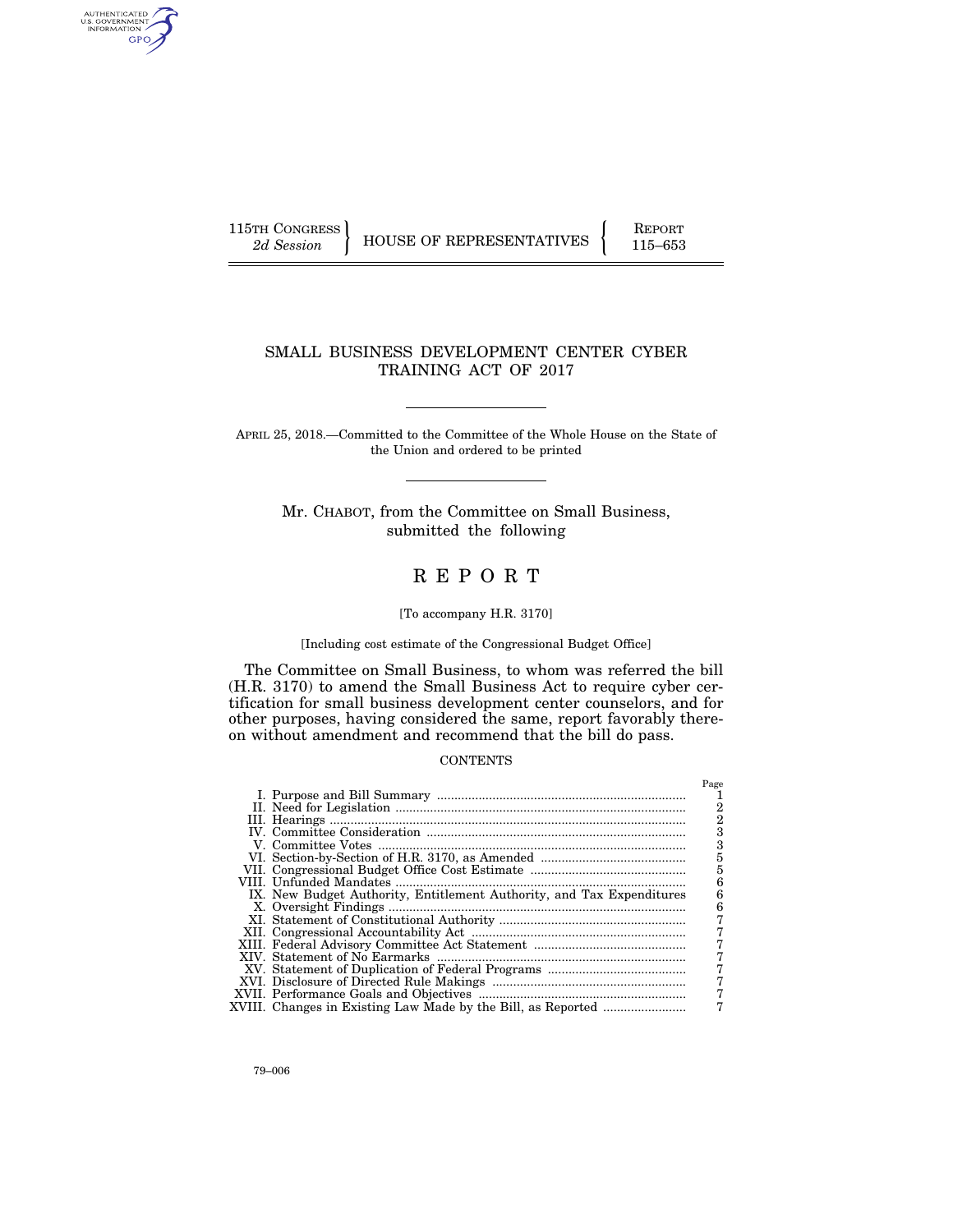## I. PURPOSE AND BILL SUMMARY

The purpose of H.R. 3170, the ''Small Business Development Center Cyber Training Act of 2017," is to amend the Small Business Act (the Act) 1 to help Small Business Development Centers (SBDCs) become better trained to assist small businesses with their cyber security and cyber strategy needs. Specifically, the bill would establish a cyber counseling certification program in lead SBDCs to better assist small businesses with planning and implementing cybersecurity measures to defend against cyber attacks. The Small Business Administration (SBA) would be authorized to reimburse SBDCs for employee certification costs up to \$350,000 per fiscal year.

## II. NEED FOR LEGISLATION

H.R. 3170 was introduced by Chairman Steve Chabot and Representative Dwight Evans  $(D-\hat{P}A)$  on July 10, 2017 after a number of hearings to examine small businesses' need for cybersecurity resources. The Committee determined a significant challenge facing small businesses seeking to strengthen their cybersecurity posture is a lack of access to cybersecurity resources and inadequately trained employees. The Committee also learned that many small businesses were unaware of existing federal cybersecurity resources and they would benefit from guidance provided by cyber trained professionals.

## III. HEARINGS

In the 115th Congress, the Committee held four hearings that explored the issues covered by H.R. 3170. On November 8, 2017, the Committee on Small Business met for a hearing titled, "Federal Government and Small Businesses: Promoting Greater Information Sharing for Stronger Cybersecurity."<sup>2</sup> The hearing examined how federal agencies can encourage greater information sharing with small businesses and provide timely assistance and resources when a cyber attack occurs. Additionally, the hearing examined the policies that discourage small businesses from engaging with federal agencies for cybersecurity assistance. The witness panel discussed the importance of information sharing between small businesses and the federal government while also acknowledging that information sharing policies could be improved. One witness discussed some of the needs and challenges surrounding cyber information sharing, including fragmentation, overuse of classification, and improving the collection and dissemination of information. Another witness testified that small businesses' reluctance to share cybersecurity information could be reduced by expanding Cybersecurity Information Sharing Act (CISA) protections for small businesses and providing tax incentives. Witnesses also testified that the federal government could better protect small businesses in three ways: improving information sharing activities; making cybersecurity

 $1$  Originally, title II of the Act of July 30, 1953, 67 Stat. 232, was designated as the Small Business Act of 1953. A plethora of amendments in subsequent Congresses led to a rewrite in 1958. Pub. L. No. 85–536, Sec. 1,

<sup>657</sup>s. 2*Federal Government and Small Businesses: Promoting Greater Information Sharing for Stronger Cybersecurity: Hearing Before the H. Comm. On Small Bus.*, 115th Cong. (2017).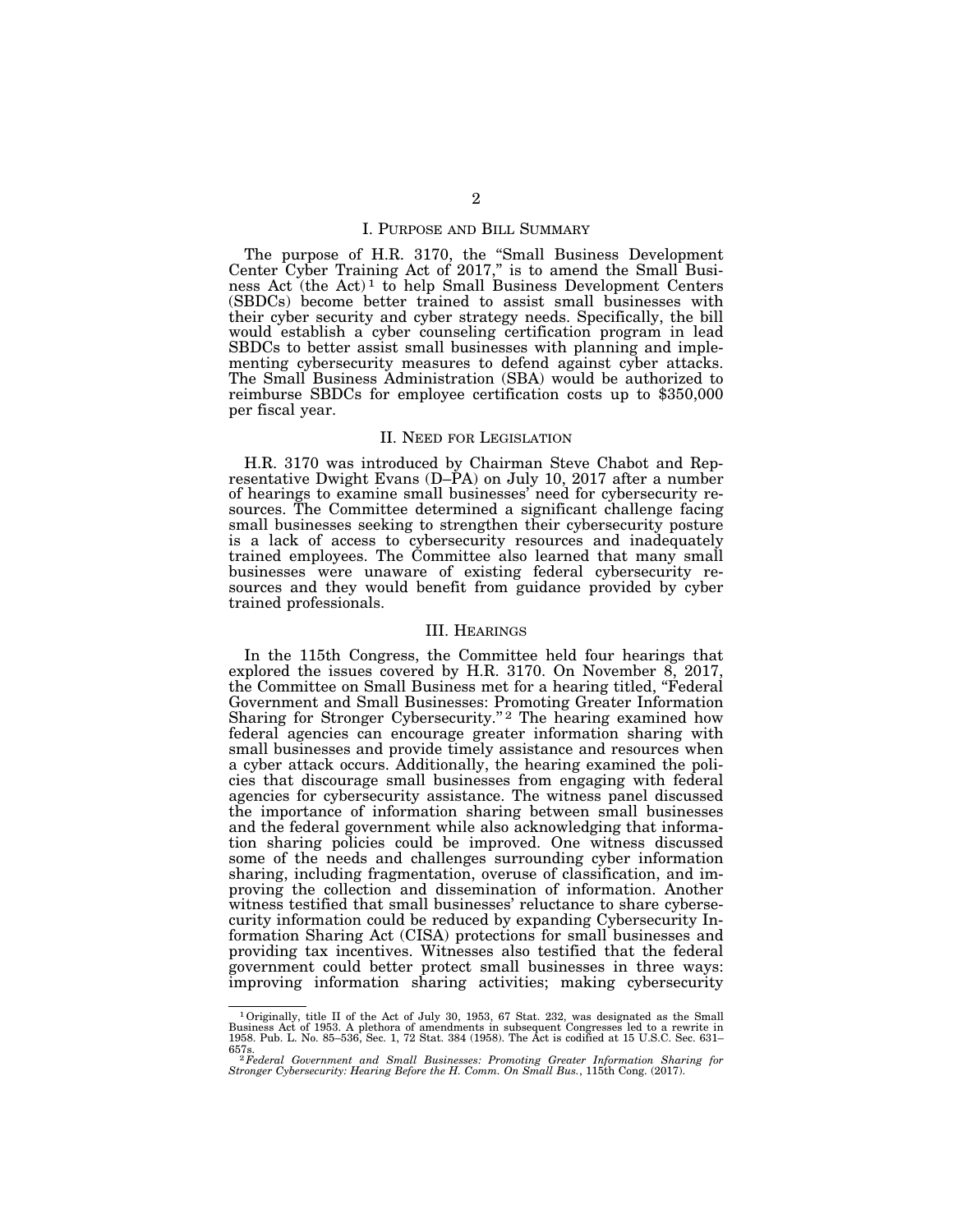frameworks and best practices more workable for small businesses; and ensuring a legal and policy environment that enhances small businesses' abilities to manage cyber risks. A fourth witness discussed a few of the federal information sharing programs currently available to small businesses through agencies such as the Department of Homeland Security (DHS). He also made recommendations to improve cybersecurity for small businesses, such as moving to the cloud and encouraging cyber insurance for small businesses.

On January 30, 2018, the Committee on Small Business met for a hearing titled, ''Small Business Information Sharing: Combating Foreign Cyber Threats."<sup>3</sup> The hearing examined H.R. 4668, the Small Business Advanced Cybersecurity Enhancements Act of 2017, and discussed how federal agencies are facilitating greater information sharing with small businesses that are vulnerable to foreign-backed cyber attacks. The Committee heard directly from the Federal Bureau of Investigation (FBI) and DHS.

The panel discussed the importance of increasing cybersecurity awareness for small businesses, as they can easily fall victim to foreign cyber attacks. The FBI witness testified that both the number and sophistication of cyber threats is on the rise. They listed a number of prevalent cyber threats that are specific to small businesses, including business email compromise, ransomware, and the Internet of Things. The FBI witness also testified that their Cyber Division regularly coordinates initiatives for engagement with private sector partners with the goal of ultimately closing intelligence gaps. DHS echoed much of the FBI's perspective, saying that cyber threats remain one of the most significant risks for small businesses. They discussed DHS' resources for assisting small businesses, including the National Cybersecurity and Communications Integration Center, or NCCIC. DHS's witness also testified that they have been working with SBA to develop a strategy to effectively respond to small businesses' cybersecurity needs, as directed by the National Defense Authorization Act for Fiscal Year 2017.4 Both agencies also endorsed H.R. 4668, testifying that it would provide small businesses with greater access to cybersecurity information and ultimately encourage further information sharing between the public and private sectors.

#### IV. COMMITTEE CONSIDERATION

The Committee on Small Business met in open session, with a quorum being present, on March 14, 2018 and ordered H.R. 3170 reported to the House. During the markup, no amendments were offered.

#### V. COMMITTEE VOTES

Clause 3(b) of rule XIII of the Rules of the House of Representatives requires the Committee to list the recorded votes on the motion to report legislation and amendments thereto. The Committee voted 19–0 to report H.R. 3170, to the House at 11:36 am.

<sup>3</sup>*Small Business Information Sharing: Combating Foreign Cyber Threats: Hearing Before the H. Comm. On Small Bus.*, 115th Cong. (2018). 4Pub. L. No. 114–328, 130 STAT. 2662.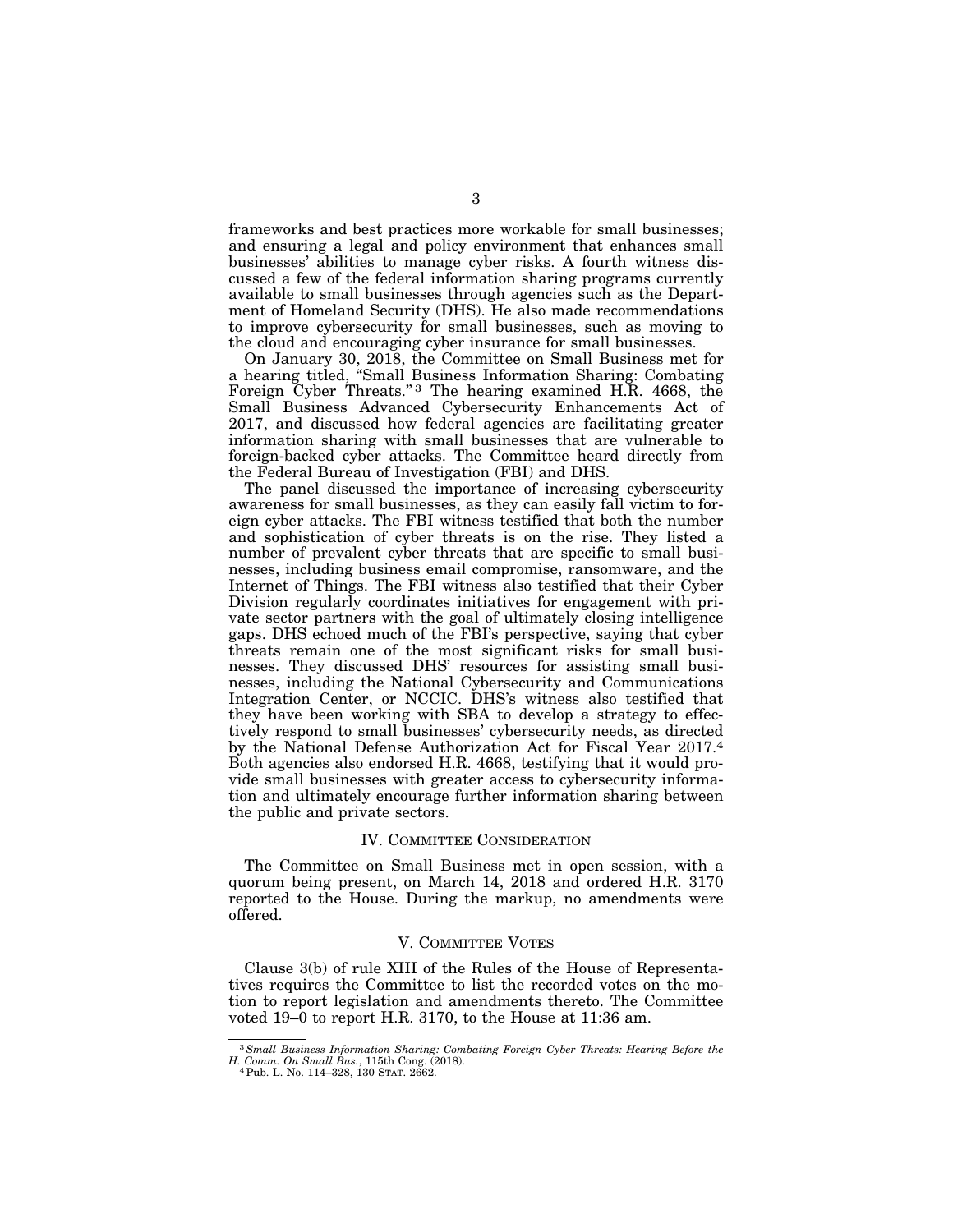## **COMMITTEE ON SMALL BUSINESS TALLY SHEET**

DATE: 3/14/18 QUORUM: BILL NUMBER: 3170 PRESENT: ROLL CALL: AMENDMENT NUMBER:  $(NO)$ VOTE:  $(AYE)$  $V.V. 11:36$ **MEMBER** AYE<sup>1</sup>  $N<sub>0</sub>$ NOT VOTING Mr. Chabot, Chairman Mr. King Mr. Luetkemeyer Mr. Brat Ms. Radewagen Mr. Knight Mr. Kelly Mr. Blum Mr. Comer Ms. González-Colón Mr. Fitzpatrick Dr. Marshall Mr. Norman Mr. Curtis Ms. Velázquez, Ranking Member Mr. Evans Ms. Murphy Mr. Lawson, Jr. Ms. Clarke Ms. Chu Ms. Adams Mr. Espaillat Mr. Schneider **FACANT TOTALS** 

On this vote there were  $\_\_\_\_\_\_\$  ayes and  $\_\_\_\_\_\$ nos.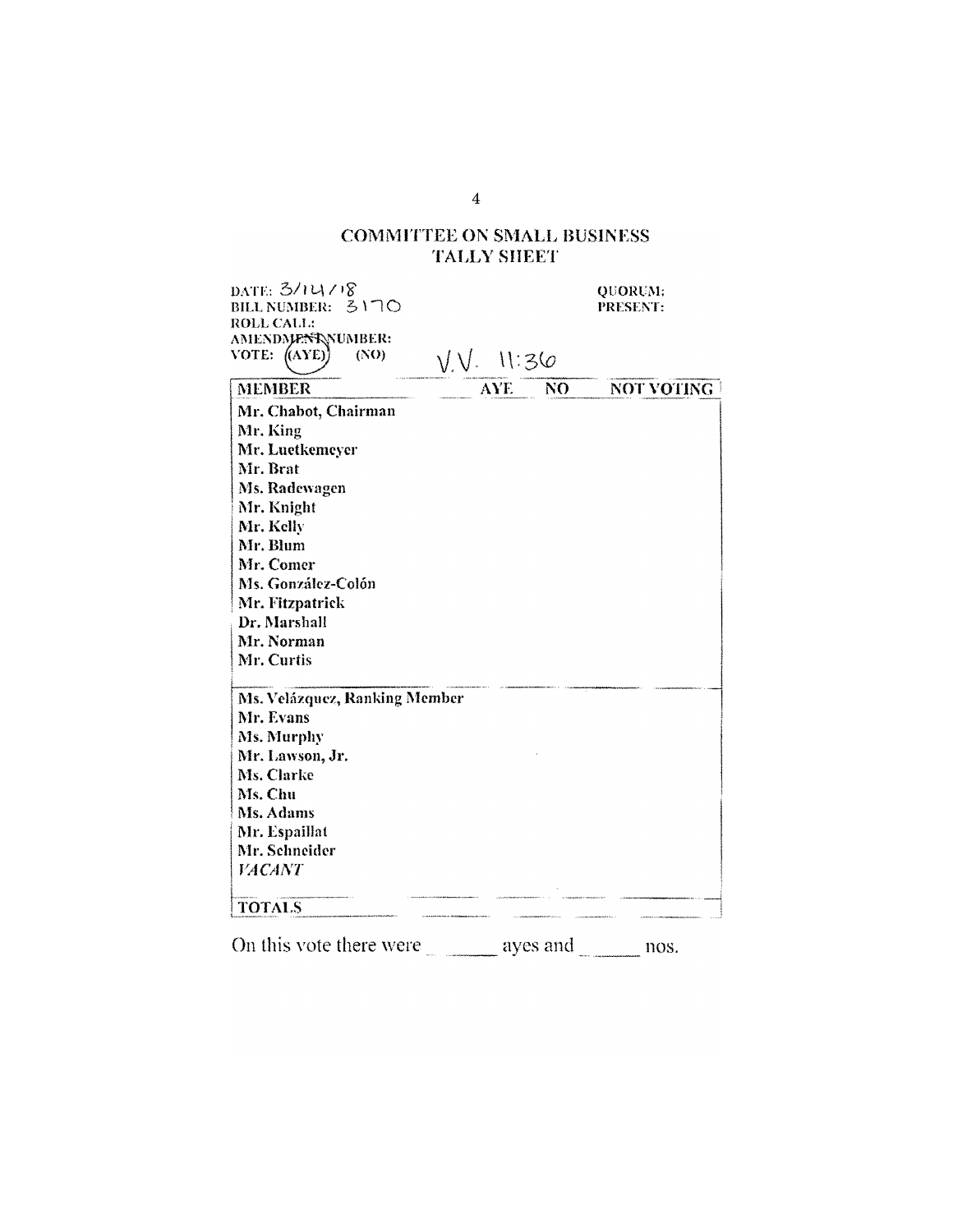## VI. SECTION-BY-SECTION OF H.R. 3170, AS AMENDED

## *Section 1. Short title*

This section designates the bill as the ''Small Business Development Center Cyber Training Act of 2017.''

## *Section 2. Duties of the Small Business Development Center Counselors*

This section amends Section 21(a) of the Small Business Act by adding Cyber Strategy Training for Small Business Development Centers. The section requires the Small Business Administrator to establish, or certify, an existing cyber counseling certification program to certify employees at small business development centers (that have directly received a grant from the Administration) to provide assistance to small businesses for planning cybersecurity practices and strategies to respond to cyber attacks. The bill requires that at least five (5) employees, or ten (10) percent of the total number of employees, be certified to provide cyber planning assistance to small businesses.

The Small Business Administrator is instructed to consider cyber strategy methods included in the Small Business Development Center's Cyber Strategy that was developed pursuant to section 1841(a) of the National Defense Authorization Act for Fiscal Year 2017 (Public Law 114–328; 130 Stat. 2662).

The Small Business Administrator is also instructed to reimburse lead small business development centers for any costs relating to cyber strategy training certification of an employee up to \$350,000 in a fiscal year.

## VII. CONGRESSIONAL BUDGET OFFICE COST ESTIMATE

The Congressional Budget Office submitted a cost estimate for H.R. 3170 that stated enacting the legislation would not increase net direct spending or on budget deficits in any of the four consecutive periods beginning in 2028.

> U.S. CONGRESS, CONGRESSIONAL BUDGET OFFICE, *Washington, DC, April 18, 2018.*

Hon. STEVE CHABOT,

*Chairman, Committee on Small Business, House of Representatives, Washington, DC.* 

DEAR MR. CHAIRMAN: The Congressional Budget Office has prepared the enclosed cost estimate for H.R. 3170, the Small Business Development Center Cyber Training Act of 2017.

If you wish further details on this estimate, we will be pleased to provide them. The CBO staff contact is Stephen Rabent.

Sincerely,

KEITH HALL, *Director.* 

Enclosure.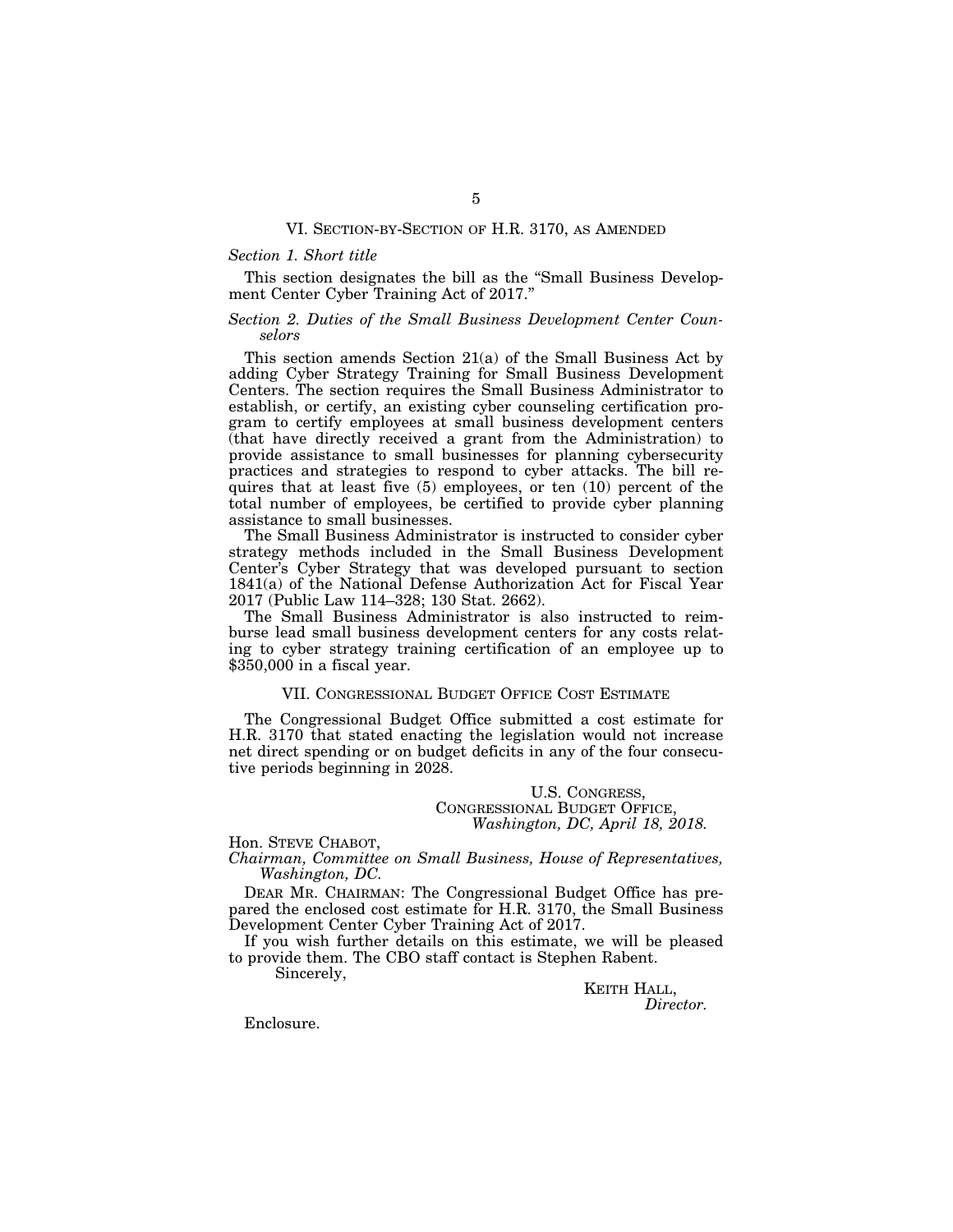## *H.R. 3170—Small Business Development Center Cyber Training Act of 2017*

H.R. 3170 would require the Small Business Administration (SBA) to develop a cyber counseling certification program and provide grants to small business development centers (SBDCs) to assist small businesses with cyber security planning. Under the bill, the SBA would be authorized to spend no more than \$350,000 each year to reimburse SBDCs for the cost of certifying their staff through the program. Based on that limit and using information from the SBA, CBO estimates that implementing the bill would cost less than \$500,000 annually for the agency to develop training materials and to reimburse as many as 63 SBDCs; such spending would be subject to the availability of appropriated funds.

Enacting H.R. 3170 would not affect direct spending or revenues; therefore, pay-as-you-go procedures do not apply.

CBO estimates that enacting H.R. 3170 would not increase net direct spending or on-budget deficits in any of the four consecutive 10-year periods beginning in 2029.

H.R. 3170 contains no intergovernmental or private-sector mandates as defined in the Unfunded Mandates Reform Act.

On September 11, 2017, CBO transmitted a cost estimate for S. 1428 the Small Business Cyber Training Act of 2017, as ordered reported by the Senate Committee on Small Business and Entrepreneurship on August 2, 2017. The bills are similar and CBO's estimates of their budgetary effects are the same.

The CBO staff contact for this estimate is Stephen Rabent. The estimate was reviewed by H. Samuel Papenfuss, Deputy Assistant Director for Budget Analysis.

## VIII. UNFUNDED MANDATES

H.R. 3170 contains no intergovernmental or private-sector mandates as defined in the Unfunded Mandates Reform Act, Public Law No. 104–4, and would impose no costs on state, local, or tribal governments.

## IX. NEW BUDGET AUTHORITY, ENTITLEMENT AUTHORITY, AND TAX EXPENDITURES

In compliance with clause  $3(c)(2)$  of rule XIII of the Rules of the House, the Committee provides the following opinion and estimate with respect to new budget authority, entitlement authority, and tax expenditures. While the Committee has not received an estimate of new budget authority contained in the cost estimate prepared by the Director of the Congressional Budget Office pursuant to 402 of the Congressional Budget Act of 1974, the Committee does not believe that there will be any additional costs attributable to this legislation. H.R. 3170 does not direct new spending, but instead reallocates funding independently authorized and appropriated.

#### X. OVERSIGHT FINDINGS

In accordance with clause  $2(b)(1)$  of rule X of the Rules of the House, the oversight findings and recommendations of the Committee on Small Business with respect to the subject matter con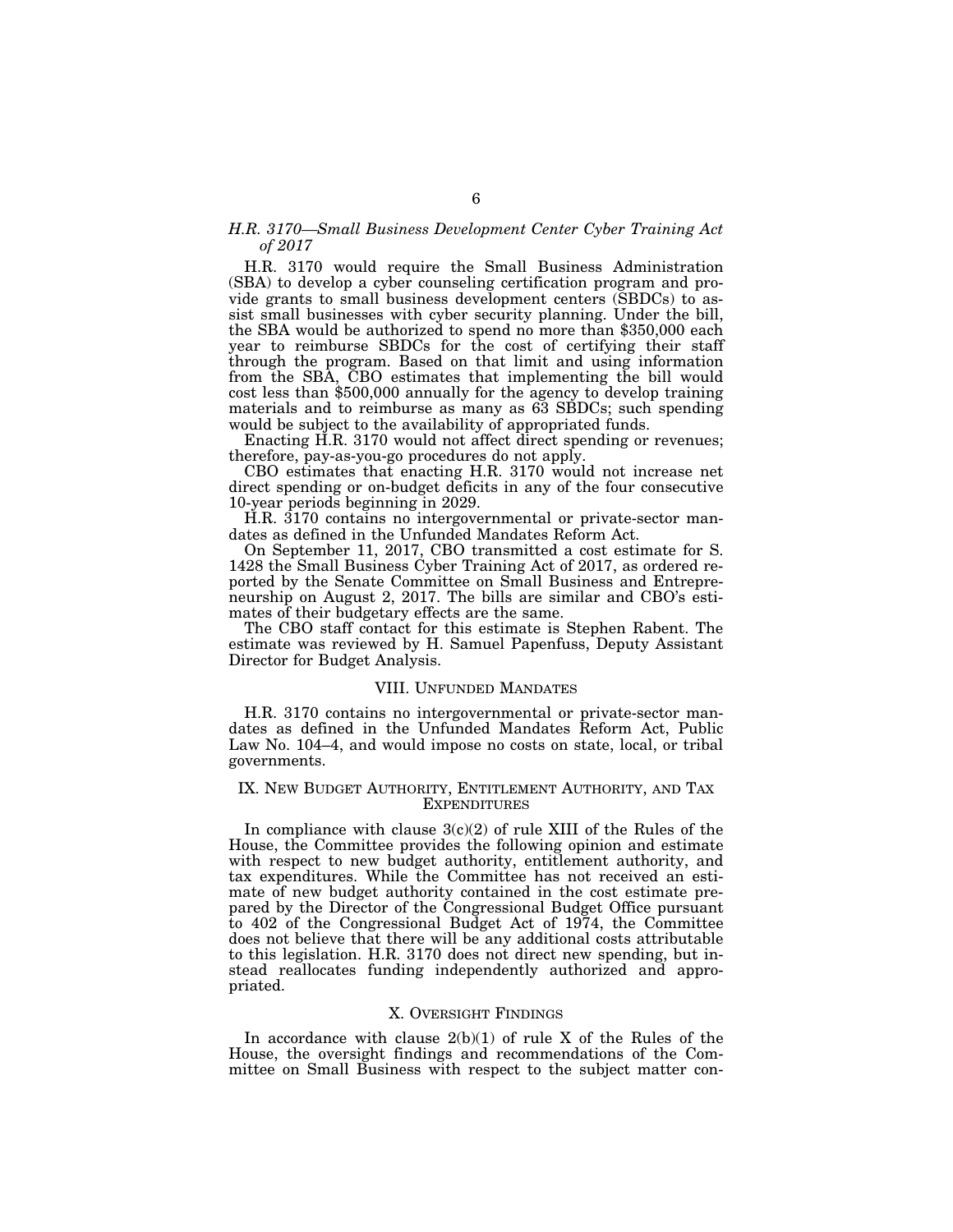tained in H.R. 3170 are incorporated into the descriptive portions of this report.

## XI. STATEMENT OF CONSTITUTIONAL AUTHORITY

Pursuant to clause  $3(d)(1)$  of rule XIII of the Rules of the House, the Committee finds that the authority for this legislation in Art. I, § 8, cl. 2; Art. I, § 8, cl. 7; and, Art. I, § 8 cl. 12.

## XII. CONGRESSIONAL ACCOUNTABILITY ACT

H.R. 3170 does not relate to the terms and conditions of employment or access to public services or accommodations within the meaning of  $102(b)(3)$  of Public Law No. 104–1.

#### XIII. FEDERAL ADVISORY COMMITTEE ACT STATEMENT

H.R. 3170 does not establish or authorize the establishment of any new advisory committees as that term is defined in the Federal Advisory Committee Act, 5 U.S.C. App. 2.

## XIV. STATEMENT OF NO EARMARKS

Pursuant to clause 9 of rule XXI of the Rules of the House, H.R. 3170 does not contain any congressional earmarks, limited tax benefits, or limited tariff benefits as defined in subsections (d), (e), or (f) of clause 9 of rule XXI of the Rules of the House.

### XV. STATEMENT OF DUPLICATION OF FEDERAL PROGRAMS

Pursuant to clause 3(c) of the rule XIII of the Rules of the House, no provision of H.R. 3170 establishes or reauthorizes a program of the federal government known to be duplicative of another federal program, a program that was included in any report from the United States Government Accountability Office pursuant to 21 of Pub. L. No. 111–139, or a program related to a program identified in the most recent catalog of federal domestic assistance.

#### XVI. DISCLOSURE OF DIRECTED RULE MAKINGS

Pursuant to clause 3(c) of rule XIII of the Rules of the House, H.R. 3170 does not direct any rule making.

## XVII. PERFORMANCE GOALS AND OBJECTIVES

Pursuant to clause  $3(c)(4)$  of rule XIII of the Rules of the House, the Committee establishes the following performance-related goals and objectives for this legislation:

H.R. 3170 includes a number of provisions designed to increase Small Business Development Center preparedness to assist small business concerns with cybersecurity related activities.

## XVIII. CHANGES IN EXISTING LAW MADE BY THE BILL, AS REPORTED

In compliance with clause (E) of rule XIII of the Rules of the House, changes in existing law made by the bill, as reported, as shown as follows existing law proposed to be omitted is enclosed in black brackets, new matter is printed in italic, and existing law in which no change is proposed is shown in roman: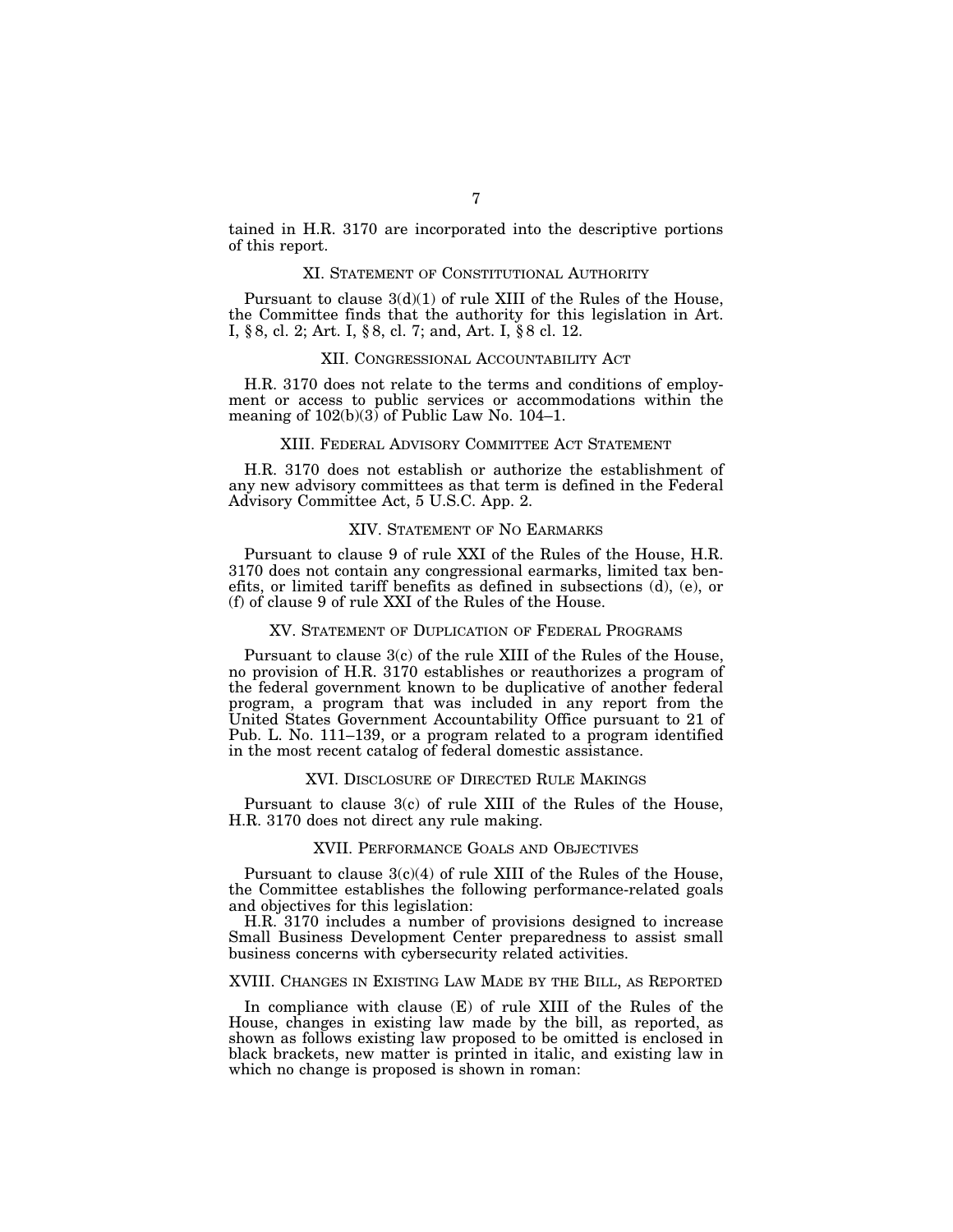## CHANGES IN EXISTING LAW MADE BY THE BILL, AS REPORTED

In compliance with clause 3(e) of rule XIII of the Rules of the House of Representatives, changes in existing law made by the bill, as reported, are shown as follows (new matter is printed in italic and existing law in which no change is proposed is shown in roman):

## **SMALL BUSINESS ACT**

\* \* \* \* \* \* \* SEC. 21.  $(a)(1)$  The Administration is authorized to make grants (including contracts and cooperative agreements) to any State government or any agency thereof, any regional entity, any State-chartered development, credit or finance corporation, any women's business center operating pursuant to section 29, any public or private institution of higher education, including but not limited to any land-grant college or university, any college or school of business, engineering, commerce, or agriculture, community college or junior college, or to any entity formed by two or more of the above entities (herein referred to as ''applicants'') to assist in establishing small business development centers and to any such labor for: small business oriented employment or natural resources development programs; studies, research, and counseling concerning the managing, financing, and operation of small business enterprises, management and technical assistance regarding small business participation in international markets, export promotion and technology transfer; delivery or distribution of such services and information; providing access to business analysts who can refer small business concerns to available experts; and, to the extent practicable, providing assistance in furtherance of the Small Business Development Center Cyber Strategy developed under section 1841(a) of the National Defense Authorization Act for Fiscal Year 2017: *Provided,*  That after December 31, 1990, the Administration shall not make a grant to any applicant other than an institution of higher education or a women's business center operating pursuant to section 29 as a Small Business Development Center unless the applicant was receiving a grant (including a contract or cooperative agreement) on such date. The Administration shall require any applicant for a small business development center grant with performance commencing on or after January 1, 1992 to have its own budget and to primarily utilize institutions of higher education and women's business centers operating pursuant to section 29 to provide services to the small business community. The term of such grants shall be made on a calendar year basis or to coincide with the Federal fiscal year.

(2) COOPERATION TO PROVIDE INTERNATIONAL TRADE SERV-ICES.—

(A) INFORMATION AND SERVICES.—The small business development centers shall work in close cooperation with the Administration's regional and local offices, the Department of Commerce, appropriate Federal, State and local agencies (including State trade agencies), and the small business community to serve as an active information dissemi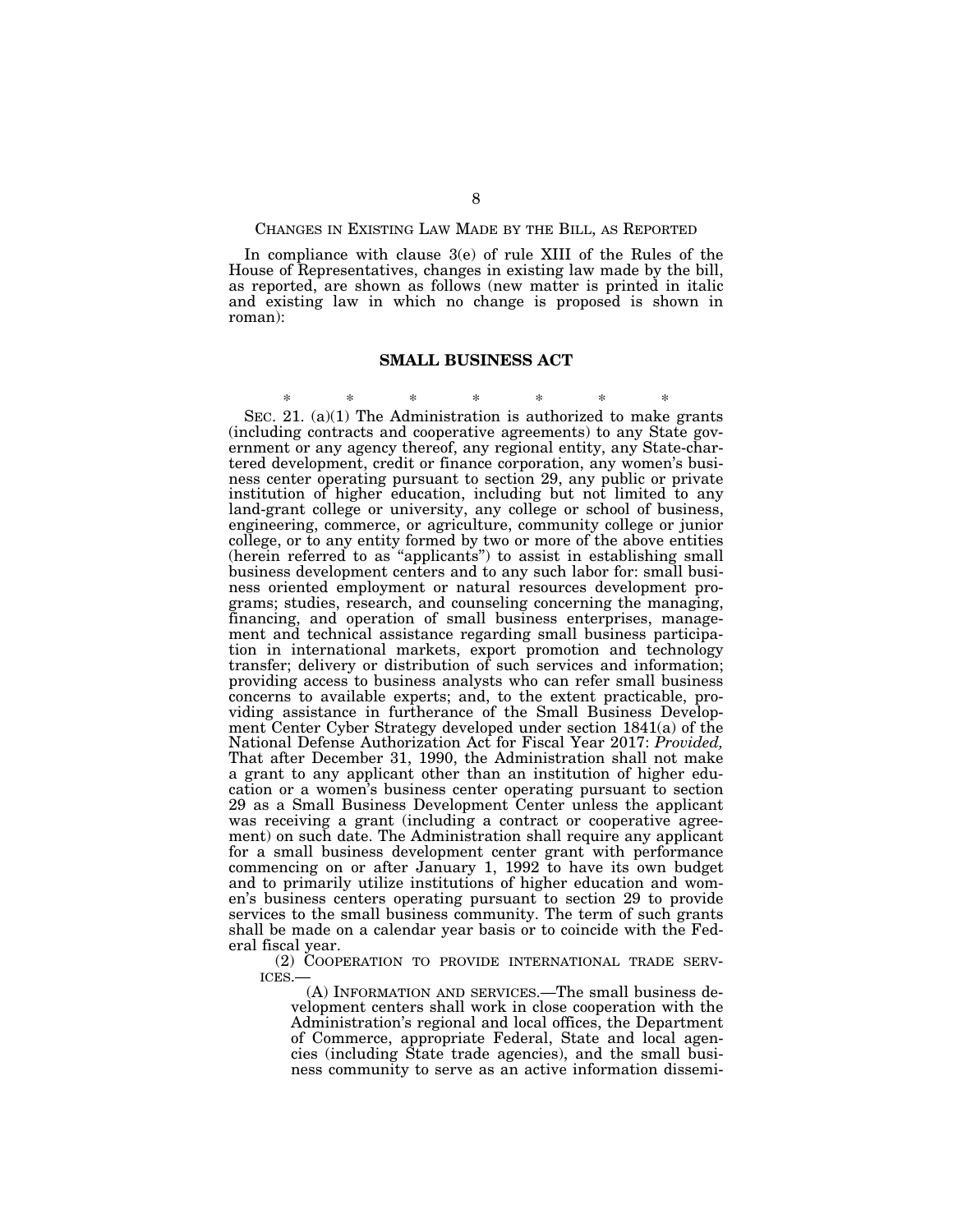nation and service delivery mechanism for existing trade promotion, trade finance, trade adjustment, trade remedy and trade data collection programs of particular utility for small businesses.<br>
(B) COOPERATION WITH STATE TRADE AGENCIES AND EX-

PORT ASSISTANCE CENTERS.—A small business development center that counsels a small business concern on issues relating to international trade shall—

(i) consult with State trade agencies and Export Assistance Centers to provide appropriate services to the small business concern; and

(ii) as necessary, refer the small business concern to a State trade agency or an Export Assistance Center for further counseling or assistance.

(C) DEFINITION.—In this paragraph, the term ''Export Assistance Center'' has the same meaning as in section 22.

(3) The Small Business Development Center Program shall be under the general management and oversight of the Administration for the delivery of programs and services to the small business community. Such programs and services shall be jointly developed, negotiated, and agreed upon, with full participation of both parties, pursuant to an executed cooperative agreement between the Small Business Development Center applicant and the Administration.

(A) Small business development centers are authorized to form an association to pursue matters of common concern. If more than a majority of the small business development centers which are operating pursuant to agreements with the Administration are members of such an association, the Administration is authorized and directed to recognize the existence and activities of such an association and to consult with it and develop documents (i) announcing the annual scope of activities pursuant to this section, (ii) requesting proposals to deliver assistance as provided in this section and (iii) governing the general operations and administration of the Small Business Development Center Program, specifically including the development of regulations and a uniform negotiated cooperative agreement for use on an annual basis when entering into individual negotiated agreements with small business development centers.

(B) Provisions governing audits, cost principles and administrative requirements for Federal grants, contracts and cooperative agreements which are included in uniform requirements of Office of Management and Budget (OMB) Circulars shall be incorporated by reference and shall not be set forth in summary or other form in regulations.

(C) Whereas On an annual basis, the Small Business Development Center shall review and coordinate public and private partnerships and cosponsorships with the Administration for the purpose of more efficiently leveraging available resources on a National and a State basis.

(4) SMALL BUSINESS DEVELOPMENT CENTER PROGRAM LEVEL.— (A) IN GENERAL.—The Administration shall require as a condition of any grant (or amendment or modification thereof) made to an applicant under this section, that a matching amount (excluding any fees collected from recipients of such assistance) equal to the amount of such grant be provided from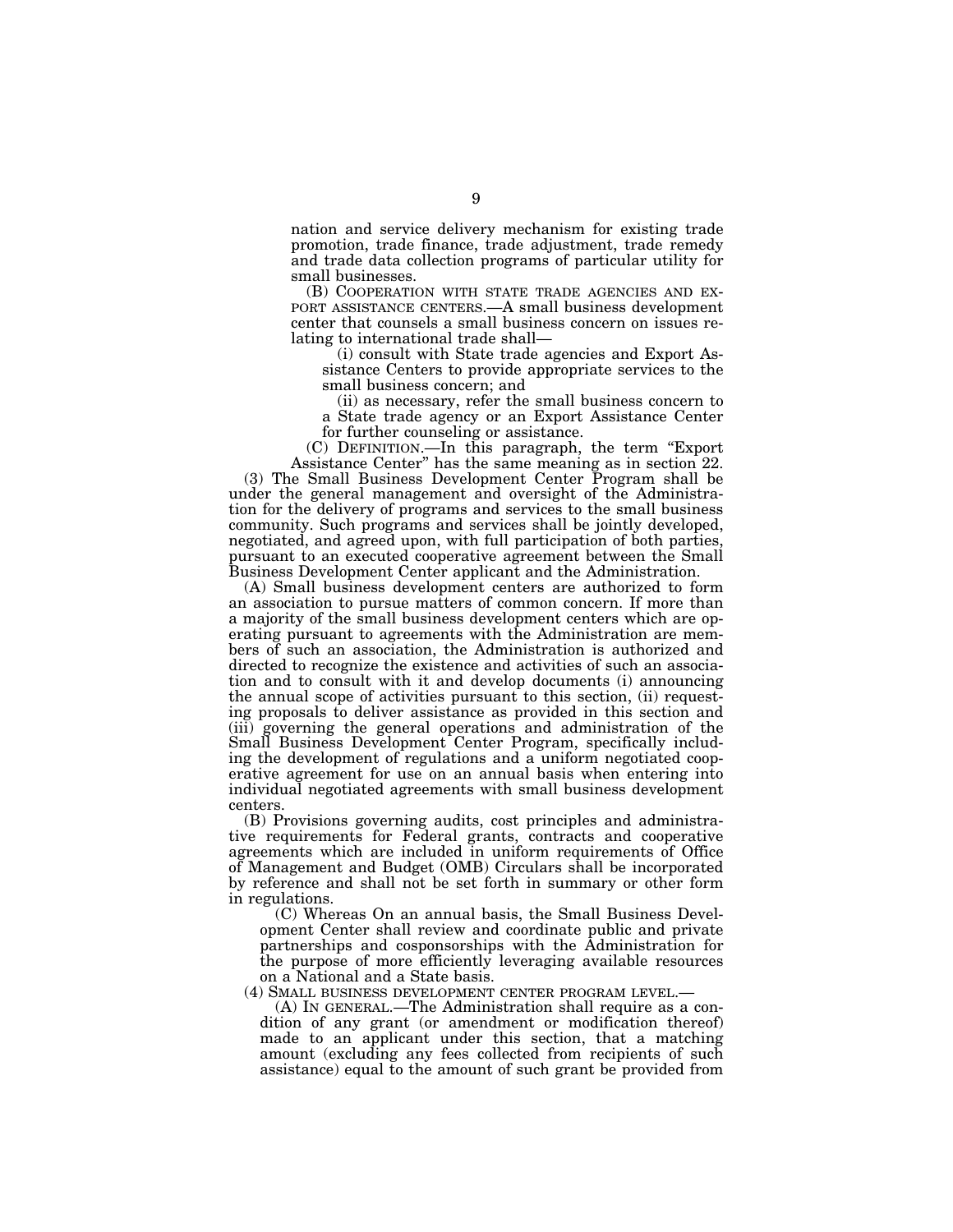sources other than the Federal Government, to be comprised of not less than 50 percent cash and not more than 50 percent of indirect costs and in-kind contributions.

(B) RESTRICTION.—The matching amount described in subparagraph (A) shall not include any indirect costs or in-kind contributions derived from any Federal program.

(C) FUNDING FORMULA.—

(i) IN GENERAL.—Subject to clause (iii), the amount of a formula grant received by a State under this subparagraph shall be equal to an amount determined in accordance with the following formula:

(I) The annual amount made available under section 20(a) for the Small Business Development Center Program, less any reductions made for expenses authorized by clause (v) of this subparagraph, shall be divided on a pro rata basis, based on the percentage of the population of each State, as compared to the population of the United States.

(II) If the pro rata amount calculated under subclause (I) for any State is less than the minimum funding level under clause (iii), the Administration shall determine the aggregate amount necessary to achieve that minimum funding level for each such State.

(III) The aggregate amount calculated under subclause (II) shall be deducted from the amount calculated under subclause (I) for States eligible to receive more than the minimum funding level. The deductions shall be made on a pro rata basis, based on the population of each such State, as compared to the total population of all such States.

(IV) The aggregate amount deducted under subclause (III) shall be added to the grants of those States that are not eligible to receive more than the minimum funding level in order to achieve the minimum funding level for each such State, except that the eligible amount of a grant to any State shall not be re-

duced to an amount below the minimum funding level. (ii) GRANT DETERMINATION.—The amount of a grant that a State is eligible to apply for under this subparagraph shall be the amount determined under clause (i), subject to any modifications required under clause (iii), and shall be based on the amount available for the fiscal year in which performance of the grant commences, but not including amounts distributed in accordance with clause (iv). The amount of a grant received by a State under any provision of this subparagraph shall not exceed the amount of matching funds from sources other than the Federal Government, as required under subparagraph (A).

(iii) MINIMUM FUNDING LEVEL.—The amount of the minimum funding level for each State shall be determined for each fiscal year based on the amount made available for that fiscal year to carry out this section, as follows: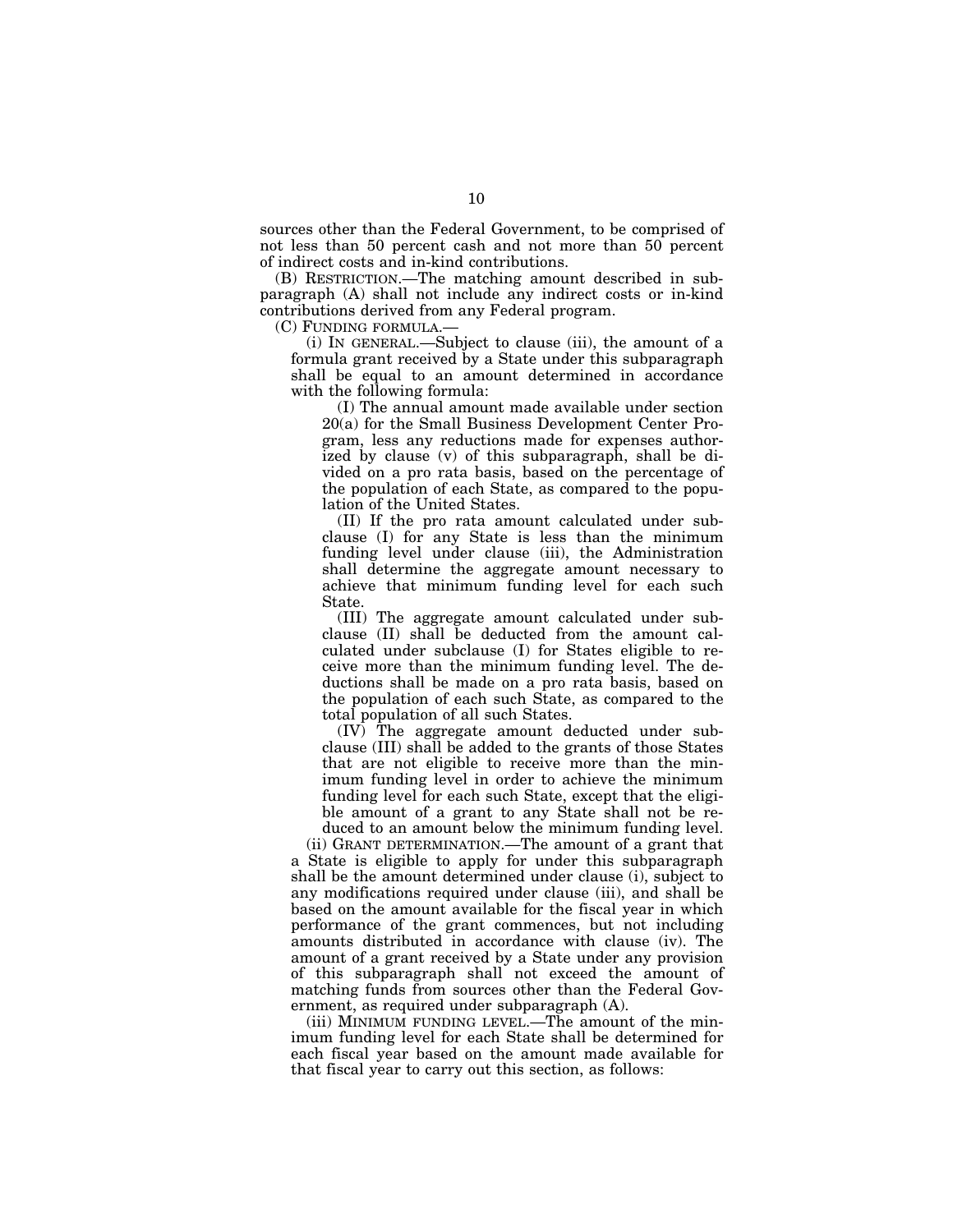(I) If the amount made available is not less than \$81,500,000 and not more than \$90,000,000, the minimum funding level shall be \$500,000.

(II) If the amount made available is less than \$81,500,000, the minimum funding level shall be the remainder of \$500,000 minus a percentage of \$500,000 equal to the percentage amount by which the amount made available is less than \$81,500,000.

(III) If the amount made available is more than \$90,000,000, the minimum funding level shall be the sum of \$500,000 plus a percentage of \$500,000 equal to the percentage amount by which the amount made available exceeds \$90,000,000.

(iv) DISTRIBUTIONS.—Subject to clause (iii), if any State does not apply for, or use, its full funding eligibility for a fiscal year, the Administration shall distribute the remaining funds as follows:

(I) If the grant to any State is less than the amount received by that State in fiscal year 2000, the Administration shall distribute such remaining funds, on a pro rata basis, based on the percentage of shortage of each such State, as compared to the total amount of such remaining funds available, to the extent necessary in order to increase the amount of the grant to the amount received by that State in fiscal year 2000, or until such funds are exhausted, whichever first occurs.

(II) If any funds remain after the application of subclause (I), the remaining amount may be distributed as supplemental grants to any State, as the Administration determines, in its discretion, to be appropriate, after consultation with the association referred to in subsection  $(a)(3)(A)$ .

(v) USE OF AMOUNTS.—

(I) IN GENERAL.—Of the amounts made available in

 $\alpha$  (aa) not more than \$500,000 may be used by the Administration to pay expenses enumerated in subparagraphs (B) through (D) of section  $20(a)(1)$ ; and

(bb) not more than \$500,000 may be used by the Administration to pay the examination expenses enumerated in section 20(a)(1)(E).

(II) LIMITATION.—No funds described in subclause (I) may be used for examination expenses under section  $20(a)(1)(E)$  if the usage would reduce the amount of grants made available under clause  $(i)(I)$  of this subparagraph to less than \$85,000,000 (after excluding any amounts provided in appropriations Acts, or accompanying report language, for specific institutions or for purposes other than the general small business development center program) or would further reduce the amount of such grants below such amount.

(vi) EXCLUSIONS.—Grants provided to a State by the Administration or another Federal agency to carry out sub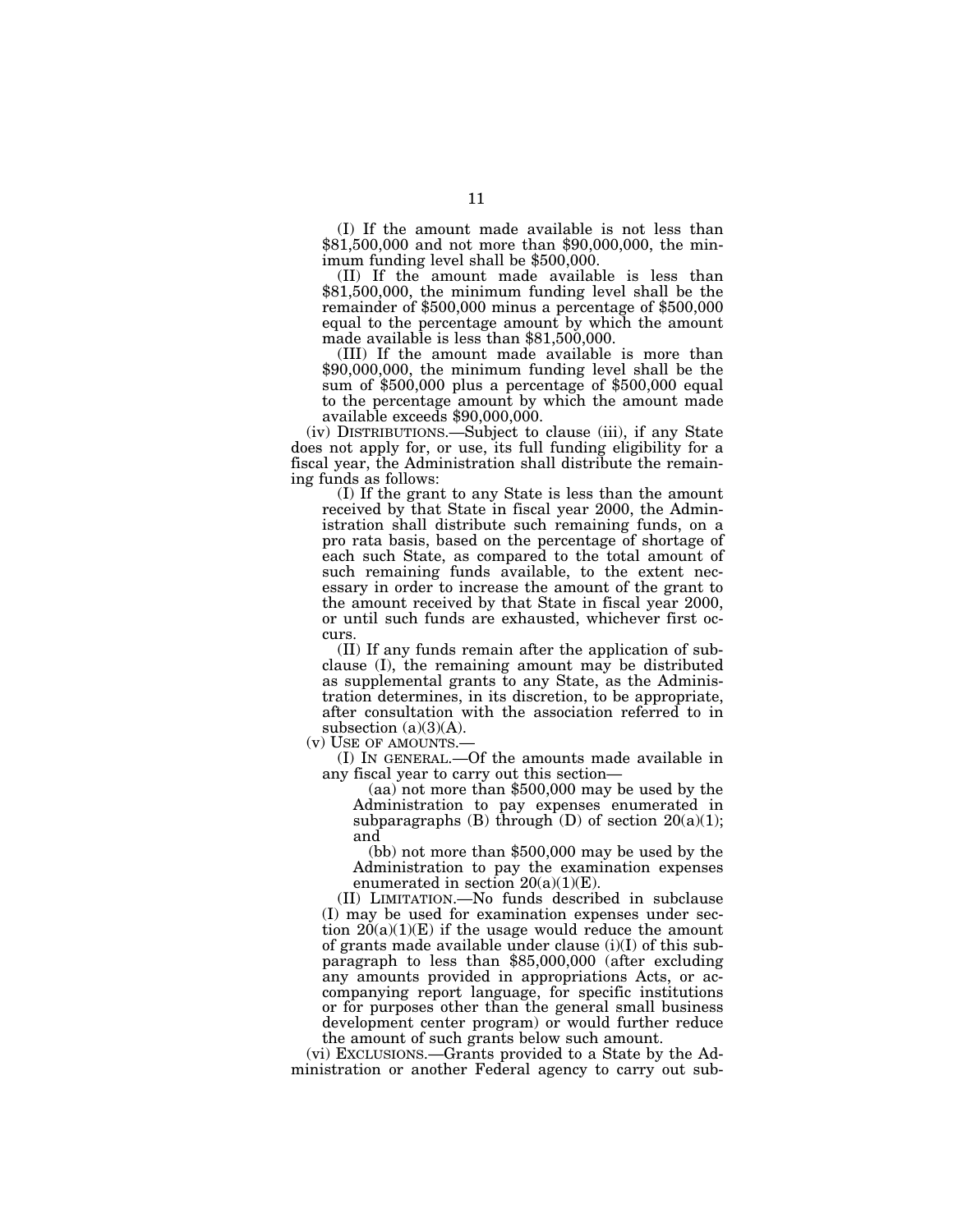section (a)(6) or (c)(3)(G), or for supplemental grants set forth in clause (iv)(II) of this subparagraph, shall not be included in the calculation of maximum funding for a State under clause (ii) of this subparagraph.

(vii) AUTHORIZATION OF APPROPRIATIONS.—There are authorized to be appropriated to carry out this subparagraph—

(I) \$130,000,000 for fiscal year 2005; and

(II) \$135,000,000 for fiscal year 2006.

(viii) LIMITATION.—From the funds appropriated pursuant to clause (vii), the Administration shall reserve not less than \$1,000,000 in each fiscal year to develop portable assistance for startup and sustainability non-matching grant programs to be conducted by eligible small business development centers in communities that are economically challenged as a result of a business or government facility down sizing or closing, which has resulted in the loss of jobs or small business instability. A non-matching grant under this clause shall not exceed \$100,000, and shall be used for small business development center personnel expenses and related small business programs and services. (ix) STATE DEFINED.—In this subparagraph, the term ''State'' means each of the several States, the District of Columbia, the Commonwealth of Puerto Rico, the Virgin Islands, Guam, and American Samoa.

(5) FEDERAL CONTRACTS WITH SMALL BUSINESS DEVELOPMENT CENTERS.—

(A) IN GENERAL.—Subject to the conditions set forth in subparagraph (B), a small business development center may enter into a contract with a Federal department or agency to provide specific assistance to small business concerns.

(B) CONTRACT PREREQUISITES.—Before bidding on a contract described in subparagraph (A), a small business development center shall receive approval from the Associate Administrator of the small business development center program of the subject and general scope of the contract. Each approval under subparagraph (A) shall be based upon a determination that the contract will provide assistance to small business concerns and that performance of the contract will not hinder the small business development center in carrying out the terms of the grant received by the small business development center from the Administration.

(C) EXEMPTION FROM MATCHING REQUIREMENT.—A contract under this paragraph shall not be subject to the matching funds or eligibility requirements of paragraph (4).

(D) ADDITIONAL PROVISION.—Notwithstanding any other provision of law, a contract for assistance under this paragraph shall not be applied to any Federal department or agency's small business, woman-owned business, or socially and economically disadvantaged business contracting goal under section  $15<sub>(g)</sub>$ .

(6) Any applicant which is funded by the Administration as a Small Business Development Center may apply for an additional grant to be used solely to assist—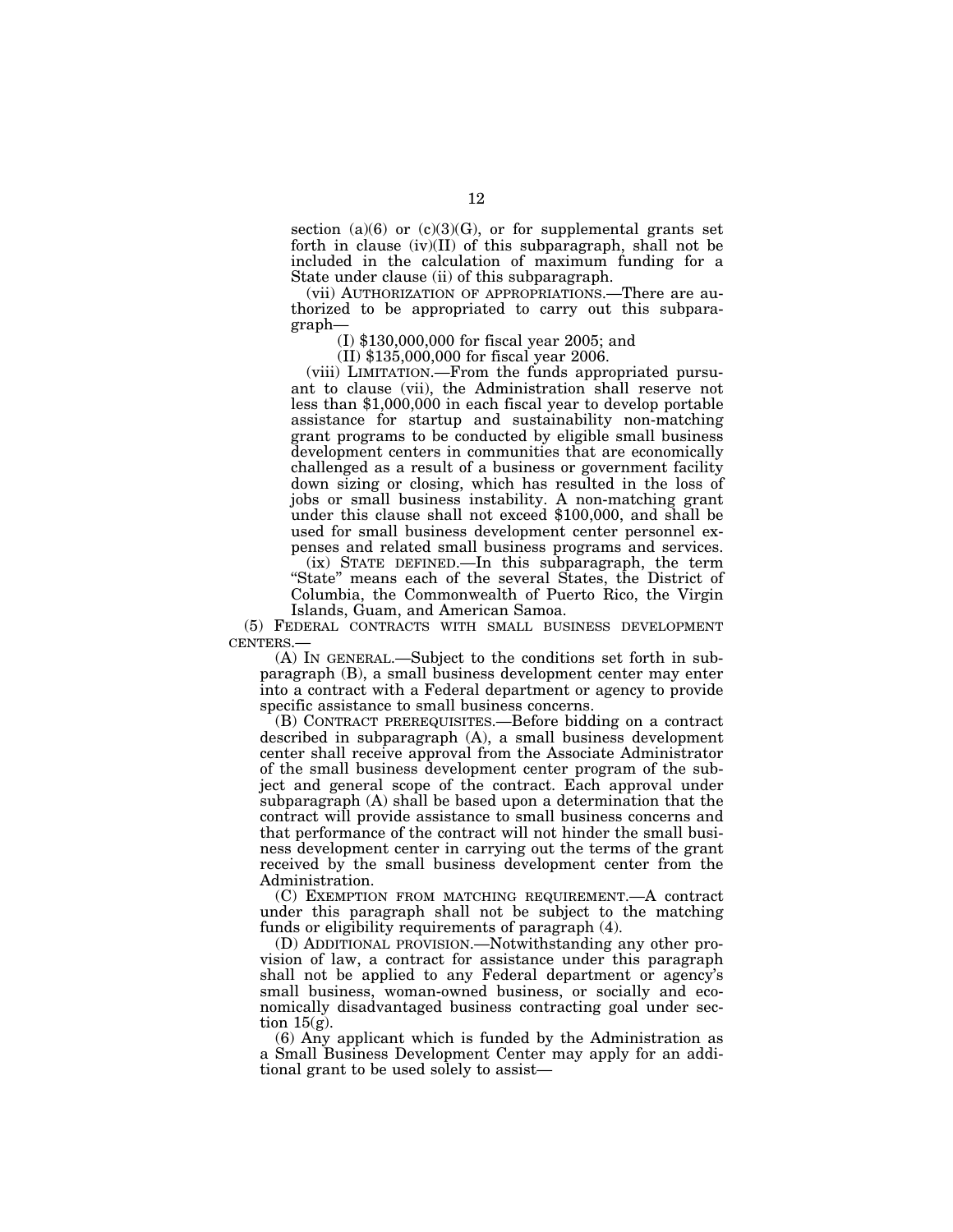(A) with the development and enhancement of exports by small business concerns;

(B) in technology transfer; and

(C) with outreach, development, and enhancement of minority-owned small business startups or expansions, HUBZone small business concerns, veteran-owned small business startups or expansions, and women-owned small business startups or expansions, in communities impacted by base closings or military or corporate downsizing, or in rural or underserved communities;

as provided under subparagraphs (B) through (G) of subsection  $(c)(3)$ . Applicants for such additional grants shall comply with all of the provisions of this section, including providing matching funds, except that funding under this paragraph shall be effective for any fiscal year to the extent provided in advance in appropriations Acts and shall be in addition to the dollar program limitations specified in paragraphs (4) and (5). No recipient of funds under this paragraph shall receive a grant which would exceed its pro rata share of a \$15,000,000 program based upon the populations to be served by the Small Business Development Center as compared to the total population of the United States. The minimum amount of eligibility for any State shall be \$100,000.

(7) PRIVACY REQUIREMENTS.—

(A) IN GENERAL.—A small business development center, consortium of small business development centers, or contractor or agent of a small business development center may not disclose the name, address, or telephone number of any individual or small business concern receiving assistance under this section without the consent of such individual or small business concern, unless—

(i) the Administrator is ordered to make such a disclosure by a court in any civil or criminal enforcement action initiated by a Federal or State agency; or

(ii) the Administrator considers such a disclosure to be necessary for the purpose of conducting a financial audit of a small business development center, but a disclosure under this clause shall be limited to the information necessary for such audit.

(B) ADMINISTRATOR USE OF INFORMATION.—This section shall not—

(i) restrict Administrator access to program activity data; or

(ii) prevent the Administrator from using client information to conduct client surveys.

(C) REGULATIONS.—

(i) IN GENERAL.—The Administrator shall issue regulations to establish standards—

(I) for disclosures with respect to financial audits under subparagraph  $(A)(ii)$ ; and

(II) for client surveys under subparagraph (B)(ii), including standards for oversight of such surveys and for dissemination and use of client information.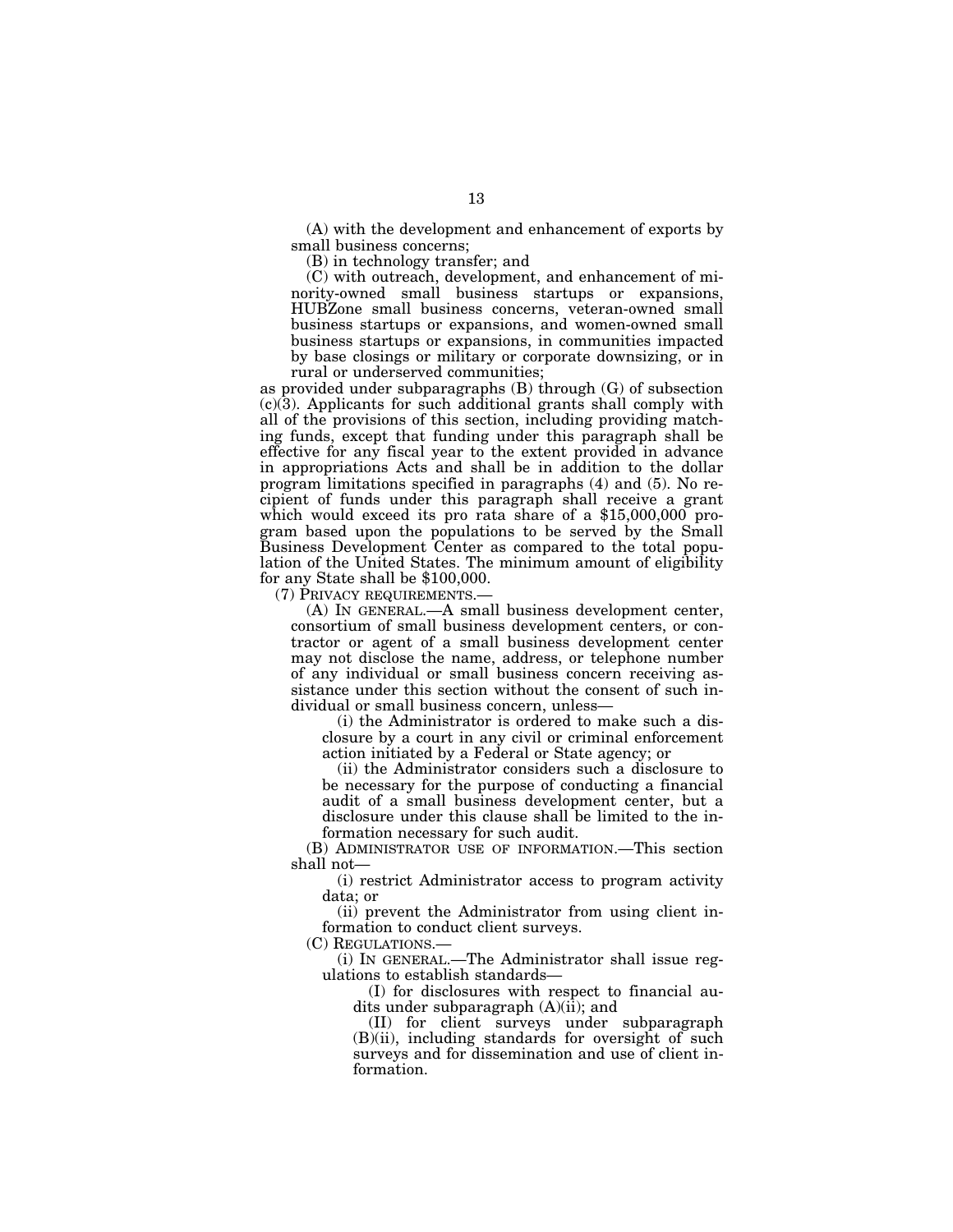(ii) MAXIMUM PRIVACY PROTECTION.—Regulations under this subparagraph, shall, to the extent practicable, provide for the maximum amount of privacy protection.

(iii) INSPECTOR GENERAL.—Until the effective date of regulations under this subparagraph, any client survey and the use of such information shall be approved by the Inspector General who shall include such ap-

proval in his semi-annual report.<br>(8) CYBERSECURITY ASSISTANCE.—

(A) IN GENERAL.—The Department of Homeland Security, and any other Federal department or agency in coordination with the Department of Homeland Security, may leverage small business development centers to provide assistance to small business concerns by disseminating information relating to cybersecurity risks and other homeland security matters to help small business concerns in developing or enhancing cybersecurity infrastructure, awareness of cyber threat indicators, and cyber training programs for employees.

(B) DEFINITIONS.—In this paragraph, the terms ''cybersecurity risk'' and ''cyber threat indicator'' have the meanings given such terms, respectively, under section 227(a) of the Homeland Security Act of 2002 (6 U.S.C. 148(a)).

 $(b)(1)$  Financial assistance shall not be made available to any applicant if approving such assistance would be inconsistent with a plan for the area involved which has been adopted by an agency recognized by the State government as authorized to do so and approved by the Administration in accordance with the standards and requirements established pursuant to this section.

(2) An applicant may apply to participate in the program by submitting to the Administration for approval a plan naming those authorized in subsection (a) to participate in the program, the geographic area to be served, the services that it would provide, the method for delivering services, a budget, and any other information and assurances the Administration may require to insure that the applicant will carry out the activities eligible for assistance. The Administration is authorized to approve, conditionally approve or reject a plan or combination of plans submitted. In all cases, the Administration shall review plans for conformity with the plan submitted pursuant to paragraph (1) of this subsection, and with a view toward providing small business with the most comprehensive and coordinated assistance in the State or part thereof to be served.

(3) ASSISTANCE TO OUT-OF-STATE SMALL BUSINESS CON-CERNS.—

(A) IN GENERAL.—At the discretion of the Administration, the Administration is authorized to permit a small business development center to provide advice, information and assistance, as described in subsection (c), to small businesses located outside the State, but only to the extent such businesses are located within close geographical proximity to the small business development center, as determined by the Administration.

(B) DISASTER RECOVERY ASSISTANCE.—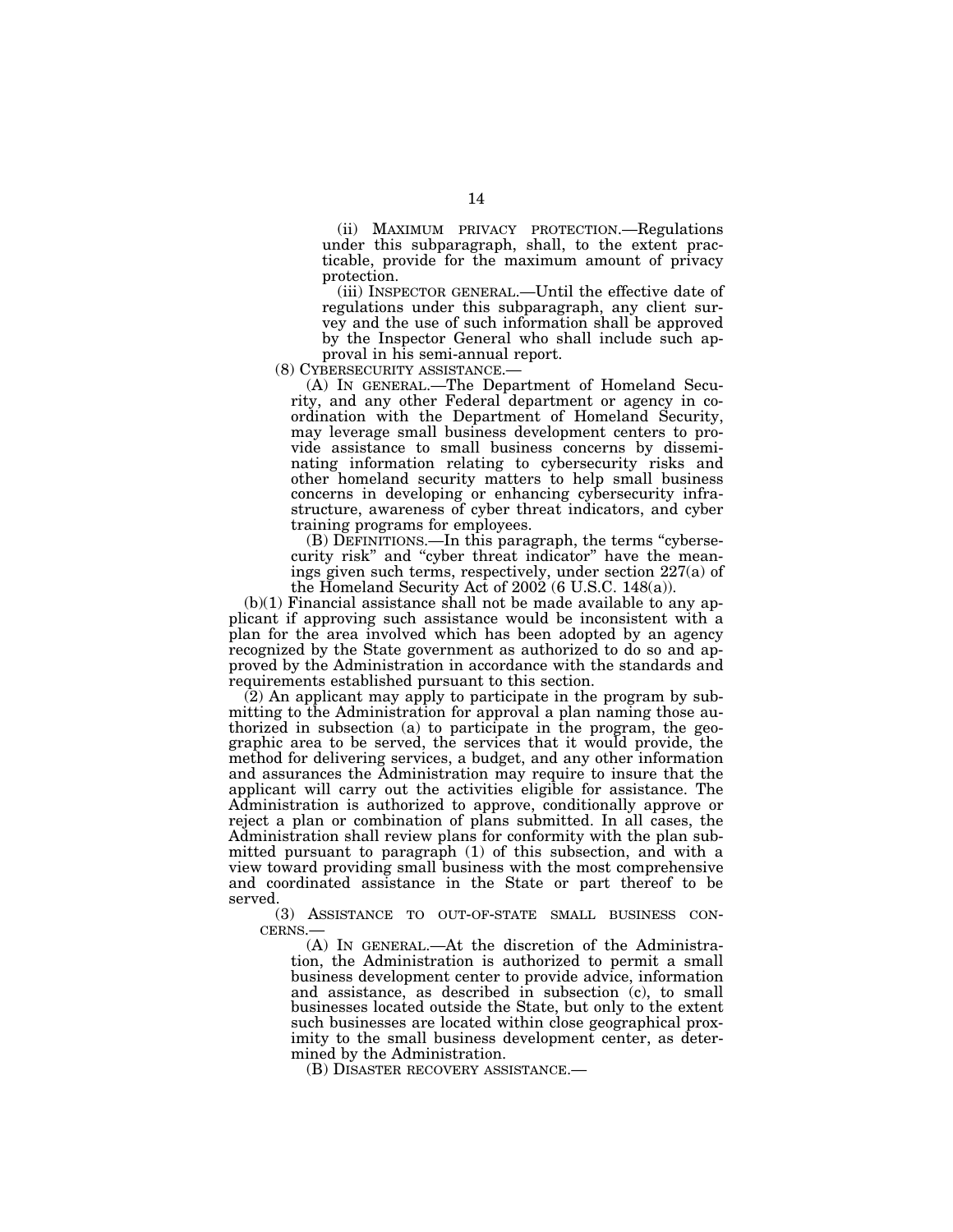(i) IN GENERAL.—At the discretion of the Administrator, the Administrator may authorize a small business development center to provide advice, information, and assistance, as described in subsection (c), to a small business concern located outside of the State, without regard to geographic proximity to the small business development center, if the small business concern is located in an area for which the President has declared a major disaster.

(ii) TERM.—

(I) IN GENERAL.—A small business development center may provide advice, information, and assistance to a small business concern under clause (i) for a period of not more than 2 years after the date on which the President declared a major disaster for the area in which the small business concern is located.

(II) EXTENSION.—The Administrator may, at the discretion of the Administrator, extend the period described in subclause (I).

(iii) CONTINUITY OF SERVICES.—A small business development center that provides counselors to an area described in clause (i) shall, to the maximum extent practicable, ensure continuity of services in any State in which the small business development center otherwise provides services.

(iv) ACCESS TO DISASTER RECOVERY FACILITIES.—For purposes of this subparagraph, the Administrator shall, to the maximum extent practicable, permit the personnel of a small business development center to use any site or facility designated by the Administrator for use to provide disaster recovery assistance.

 $(c)(1)$  Applicants receiving grants under this section shall assist small businesses in solving problems concerning operations, manufacturing, engineering, technology exchange and development, personnel administration, marketing, sales, merchandising, finance, accounting, business strategy development, and other disciplines required for small business growth and expansion, innovation, increased productivity, and management improvement, and for decreasing industry economic concentrations. Applicants receiving grants under this section may also assist small businesses by providing, where appropriate, education on the requirements applicable to small businesses under the regulations issued under section 38 of the Arms Export Control Act (22 U.S.C. 2778) and on compliance with those requirements.

(2) A small business development center shall provide services as close as possible to small businesses by providing extension services and utilizing satellite locations when necessary. The facilities and staff of each Small Business Development Center shall be located in such places as to provide maximum accessibility and benefits to the small businesses which the center is intended to serve. To the extent possible, it also shall make full use of other Federal and State government programs that are concerned with aiding small business. A small business development center shall have—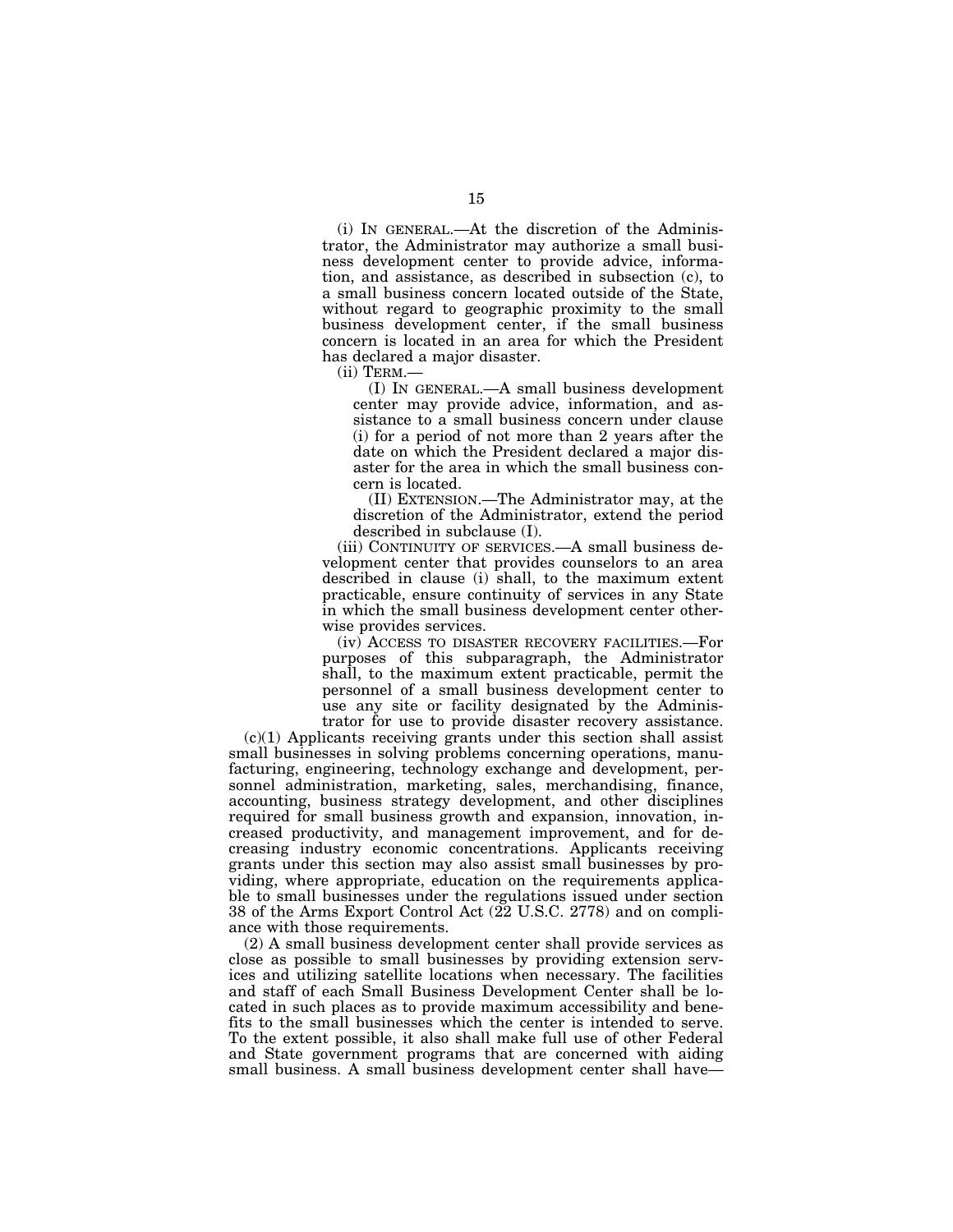(A) a full-time staff, including a full-time director who shall have the authority to make expenditures under the center's budget and who shall manage the program activities;

(B) access to business analysts to counsel, assist, and inform small business clients;

(C) access to technology transfer agent to provide state or art technology to small businesses through coupling with national and regional technology data sources;

(D) access to information specialists to assist in providing information searches and referrals to small business;

(E) access to part-time professional specialists to conduct research or to provide counseling assistance whenever the need arises;

(F) access to laboratory and adaptive engineering facilities; and

(G) access to cybersecurity specialists to counsel, assist, and inform small business concern clients, in furtherance of the Small Business Development Center Cyber Strategy developed under section 1841(a) of the National Defense Authorization Act for Fiscal Year 2017.

(3) Services provided by a small business development center shall include, but shall not be limited to—

(A) furnishing one-to-one individual counseling to small businesses, including—

(i) working with individuals to increase awareness of basic credit practices and credit requirements;

(ii) working with individuals to develop business plans, financial packages, credit applications, and contract proposals;

(iii) working with the Administration to develop and provide informational tools for use in working with individuals on pre-business startup planning, existing business expansion, and export planning; and

 $(iv)$  working with individuals referred by the local offices of the Administration and Administration participating lenders;

(B) assisting in technology transfer, research and development, including applied research, and coupling from existing sources to small businesses, including—

(i) working to increase the access of small businesses to the capabilities of automated flexible manufacturing systems;

(ii) working through existing networks and developing new networks for technology transfer that encourage partnership between the small business and academic communities to help commercialize university-based research and development and introduce university-based engineers and scientists to their counterparts in small technology-based firms; and

(iii) exploring the viability of developing shared production facilities, under appropriate circumstances;

(C) in cooperation with the Department of Commerce and other relevant Federal agencies, actively assisting small businesses in exporting by identifying and developing potential export markets, facilitating export transactions, developing link-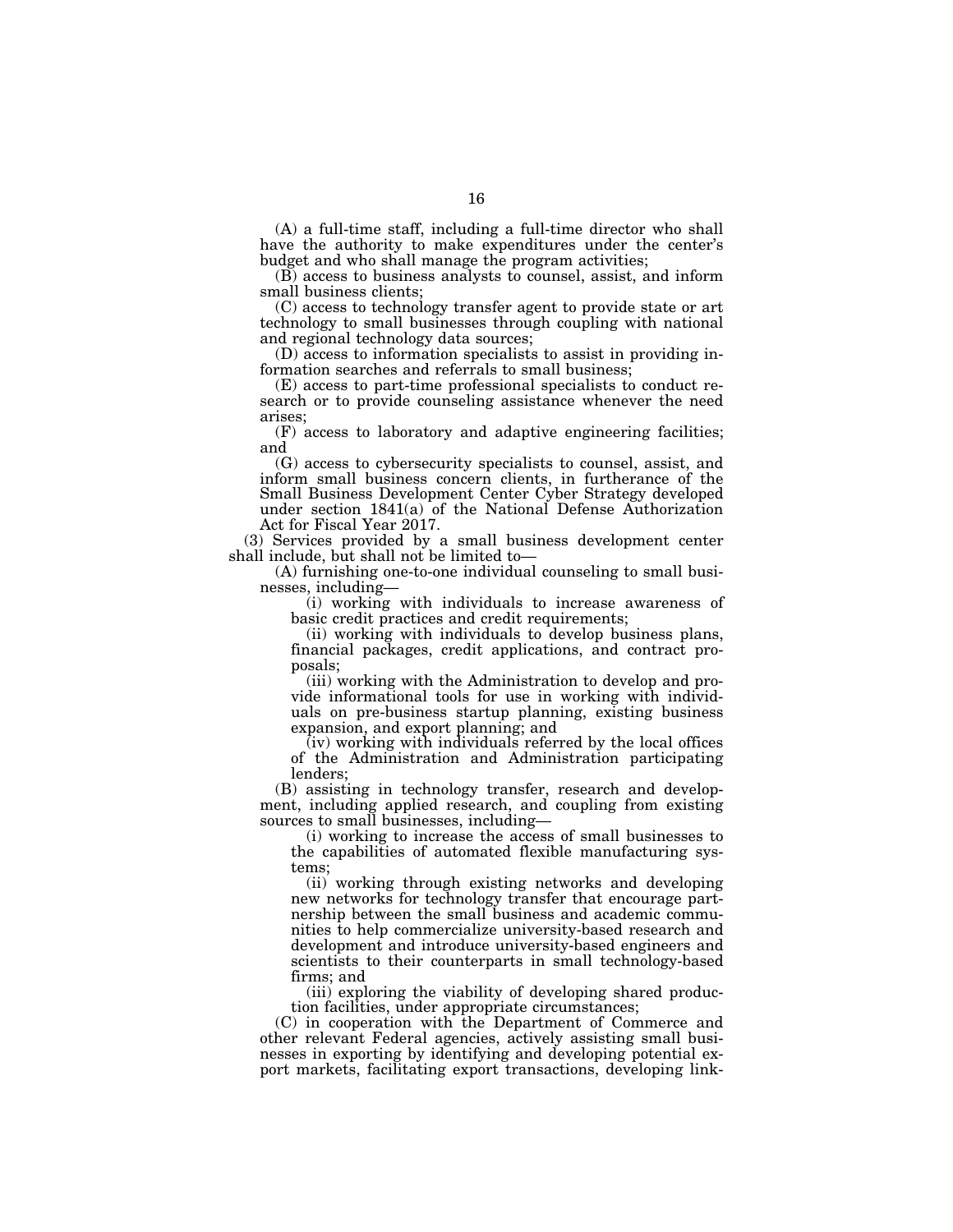ages between United States small business firms and prescreened foreign buyers, assisting small businesses to participate in international trade shows, assisting small businesses in obtaining export financing, and facilitating the development or reorientation of marketing and production strategies; where appropriate, the Small Business Development Center and the Administration may work in cooperation with the State to establish a State international trade center for these purposes;

(D) developing a program in conjunction with the Export-Import Bank and local and regional Administration offices that will enable Small Business Development Centers to serve as an information network and to assist small business applicants for Export-Import Bank financing programs, and otherwise identify and help to make available export financing programs to small businesses;

(E) working closely with the small business community, small business consultants, State agencies, universities and other appropriate groups to make translation services more readily available to small business firms doing business, or attempting to develop business, in foreign markets;

 $(F)$  in providing assistance under this subsection, applicants shall cooperate with the Department of Commerce and other relevant Federal agencies to increase access to available export market information systems, including the CIMS system;

(G) assisting small businesses to develop and implement strategic business plans to timely and effectively respond to the planned closure (or reduction) of a Department of Defense facility within the community, or actual or projected reductions in such firms' business base due to the actual or projected termination (or reduction) of a Department of Defense program or a contract in support of such program—

(i) by developing broad economic assessments of the adverse impacts of—

(I) the closure (or reduction) of the Department of Defense facility on the small business concerns providing goods or services to such facility or to the military and civilian personnel currently stationed or working at such facility; and

(II) the termination (or reduction) of a Department of Defense program (or contracts under such program) on the small business concerns participating in such program as a prime contractor, subcontractor or supplier at any tier;

(ii) by developing, in conjunction with appropriate Federal, State, and local governmental entities and other private sector organizations, the parameters of a transition adjustment program adaptable to the needs of individual small business concerns;

(iii) by conducting appropriate programs to inform the affected small business community regarding the anticipated adverse impacts identified under clause (i) and the economic adjustment assistance available to such firms; and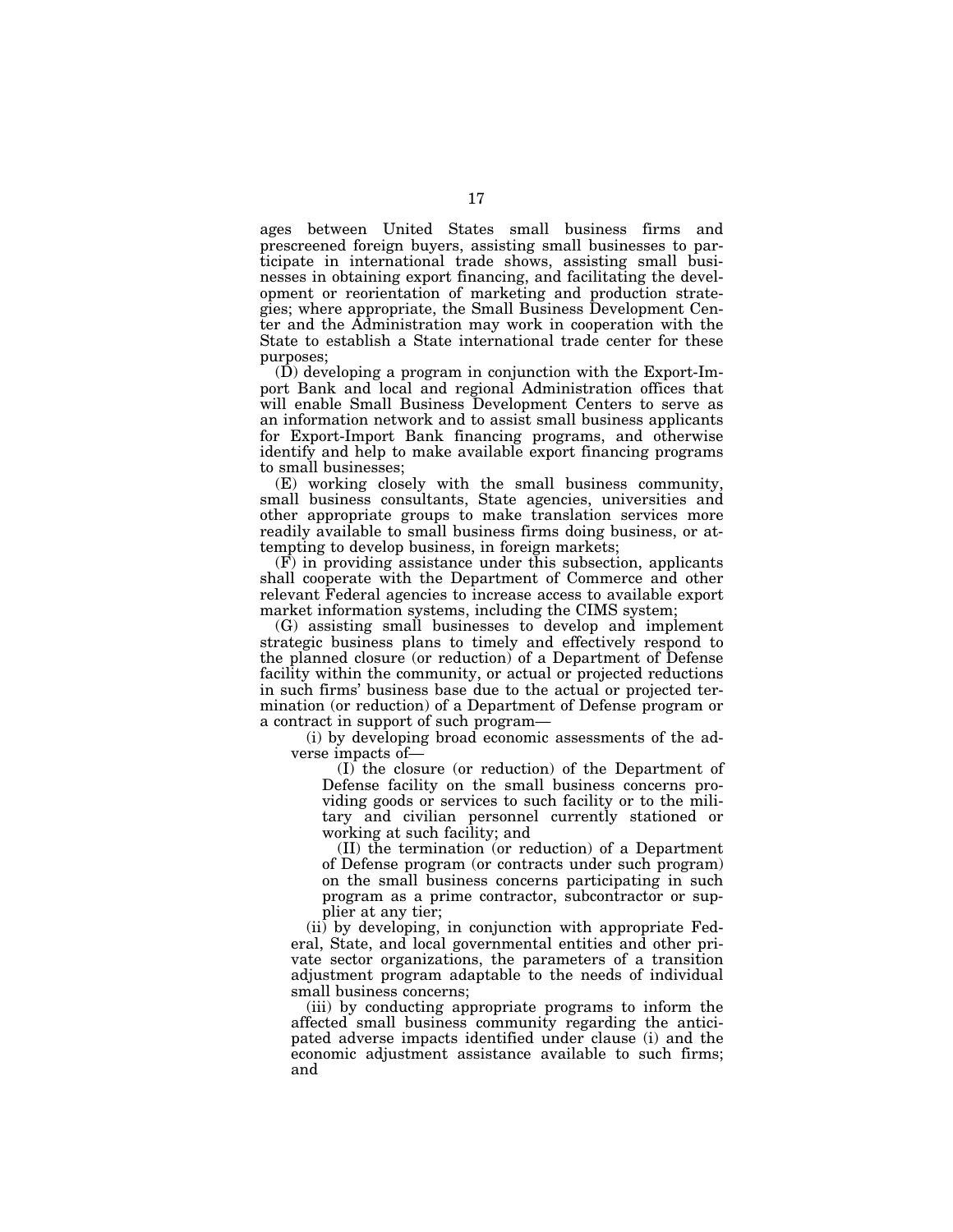(iv) by assisting small business concerns to develop and implement an individualized transition business plan.

(H) maintaining current information concerning Federal, State, and local regulations that affect small businesses and counsel small businesses on methods of compliance. Counseling and technology development shall be provided when necessary to help small businesses find solutions for complying with environmental, energy, health, safety, and other Federal, State, and local regulations;

(I) coordinating and conducting research into technical and general small business problems for which there are no ready solutions;

(J) providing and maintaining a comprehensive library that contains current information and statistical data needed by small businesses;

(K) maintaining a working relationship and open communications with the financial and investment communities, legal associations, local and regional private consultants, and local and regional small business groups and associations in order to help address the various needs of the small business community;

(L) conducting in-depth surveys for local small business groups in order to develop general information regarding the local economy and general small businesses strengths and weaknesses in the locality;

(M) in cooperation with the Department of Commerce, the Administration and other relevant Federal agencies, actively assisting rural small businesses in exporting by identifying and developing potential export markets for rural small businesses, facilitating export transactions for rural small businesses, developing linkages between United States' rural small businesses and prescreened foreign buyers, assisting rural small businesses to participate in international trade shows, assisting rural small businesses in obtaining export financing and developing marketing and production strategies;

(N) assisting rural small businesses—

(i) in developing marketing and production strategies that will enable them to better compete in the domestic market—

(ii) by providing technical assistance needed by rural small businesses;

(iii) by making available managerial assistance to rural small business concerns; and

(iv) by providing information and assistance in obtaining financing for business startups and expansion;

(O) in conjunction with the United States Travel and Tourism Administration, assist rural small business in developing the tourism potential of rural communities by—

(i) identifying the cultural, historic, recreational, and scenic resources of such communities;

(ii) providing assistance to small businesses in developing tourism marketing and promotion plans relating to tourism in rural areas; and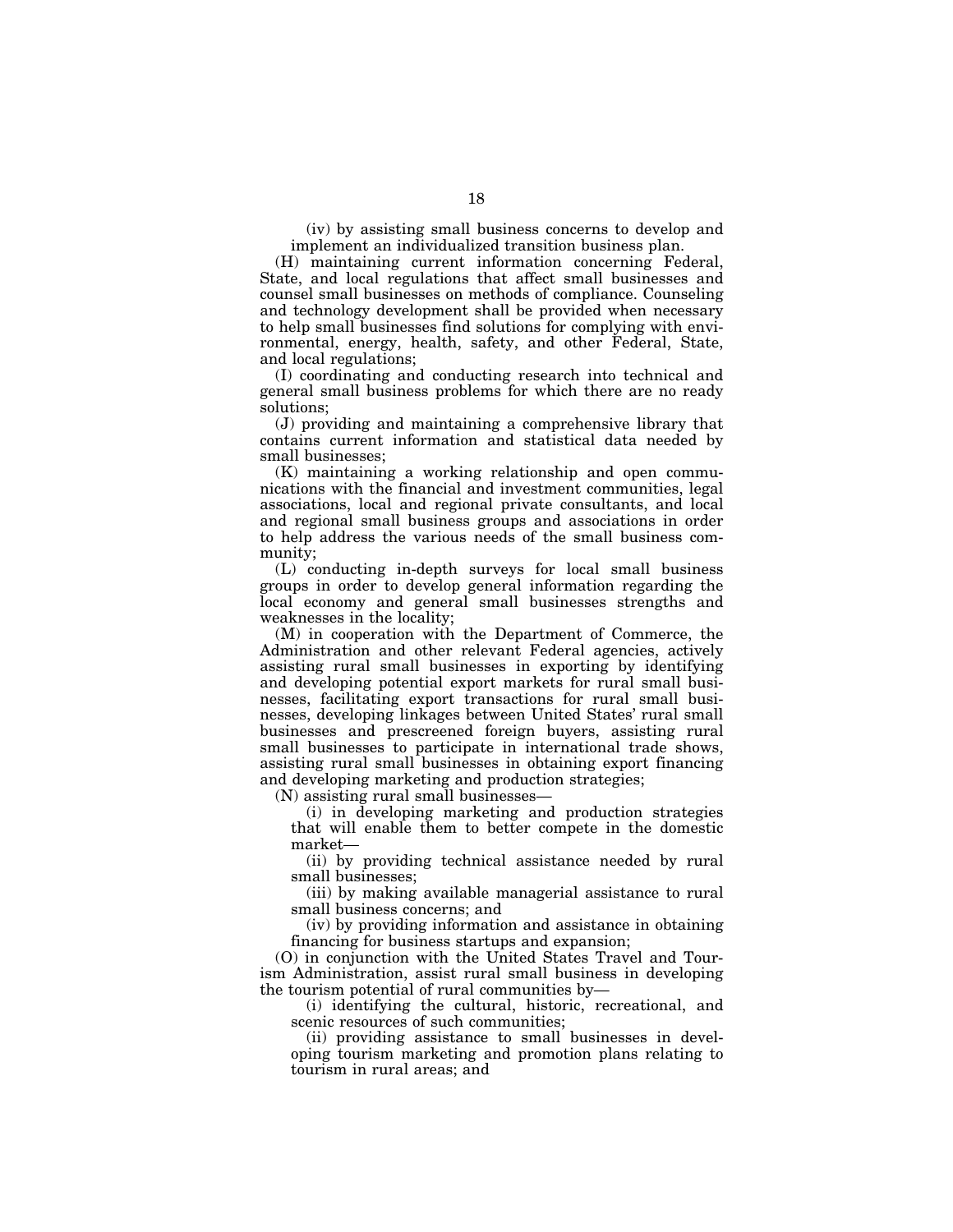(iii) assisting small business concerns to obtain capital for starting or expanding businesses primarily serving tourists;

(P) maintaining lists of local and regional private consultants to whom small business can be referred;

(Q) providing information to small business concerns regarding compliance with regulatory requirements;

(R) developing informational publications, establishing resource centers of reference materials, and distributing compliance guides published under section 312(a) of the Small Business Regulatory Enforcement Fairness Act of 1996;

(S) providing small business owners with access to a wide variety of export-related information by establishing on-line computer linkages between small business development centers and an international trade data information network with ties to the Export Assistance Center program; and

(T) providing information and assistance to small business concerns with respect to establishing drug-free workplace programs on or before October 1, 2006.

(4) A small business development center shall continue to upgrade and modify its services, as needed, in order to meet the changing and evolving needs of the small business community.

 $(5)$  In addition to the methods prescribed in section 21 $(c)(2)$ , a small business development center shall utilize and compensate as one of its resources qualified small business vendors, including but not limited to, private management consultants, private consulting engineers and private testing laboratories, to provide services as described in this subsection to small businesses on behalf of such small business development center.

(6) In any State (A) in which the Administration has not made a grant pursuant to paragraph (1) of subsection (a), or (B) in which no application for a grant has been made by a Small Business Development Center pursuant to paragraph (6) of such subsection within 60 days after the effective date of any grant under subsection  $(a)(1)$  to such center or the date the Administration notifies the grantee funded under subsection  $(a)(1)$  that funds are available for grant applications pursuant to subsection  $(a)(6)$ , whichever date occurs last, the Administration may make grants to a non-profit entity in that State to carry out the activities specified in paragraph (6) of subsection (a). Any such applicants shall comply with the matching funds requirement of paragraph (4) of subsection (a). Such grants shall be effective for any fiscal year only to the extent provided in advance in appropriations Acts, and each State shall be limited to the pro rata share provisions of paragraph (6) of subsection (a).

(7) In performing the services identified in paragraph (3), the Small Business Development Centers shall work in close cooperation with the Administration's regional and local offices, the local small business community, and appropriate State and local agencies.

(8) The Associate Administrator for Small Business Development Centers, in consultation with the Small Business Development Centers, shall develop and implement an information sharing system. Subject to amounts approved in advance in appropriations Acts, the Administration may make grants or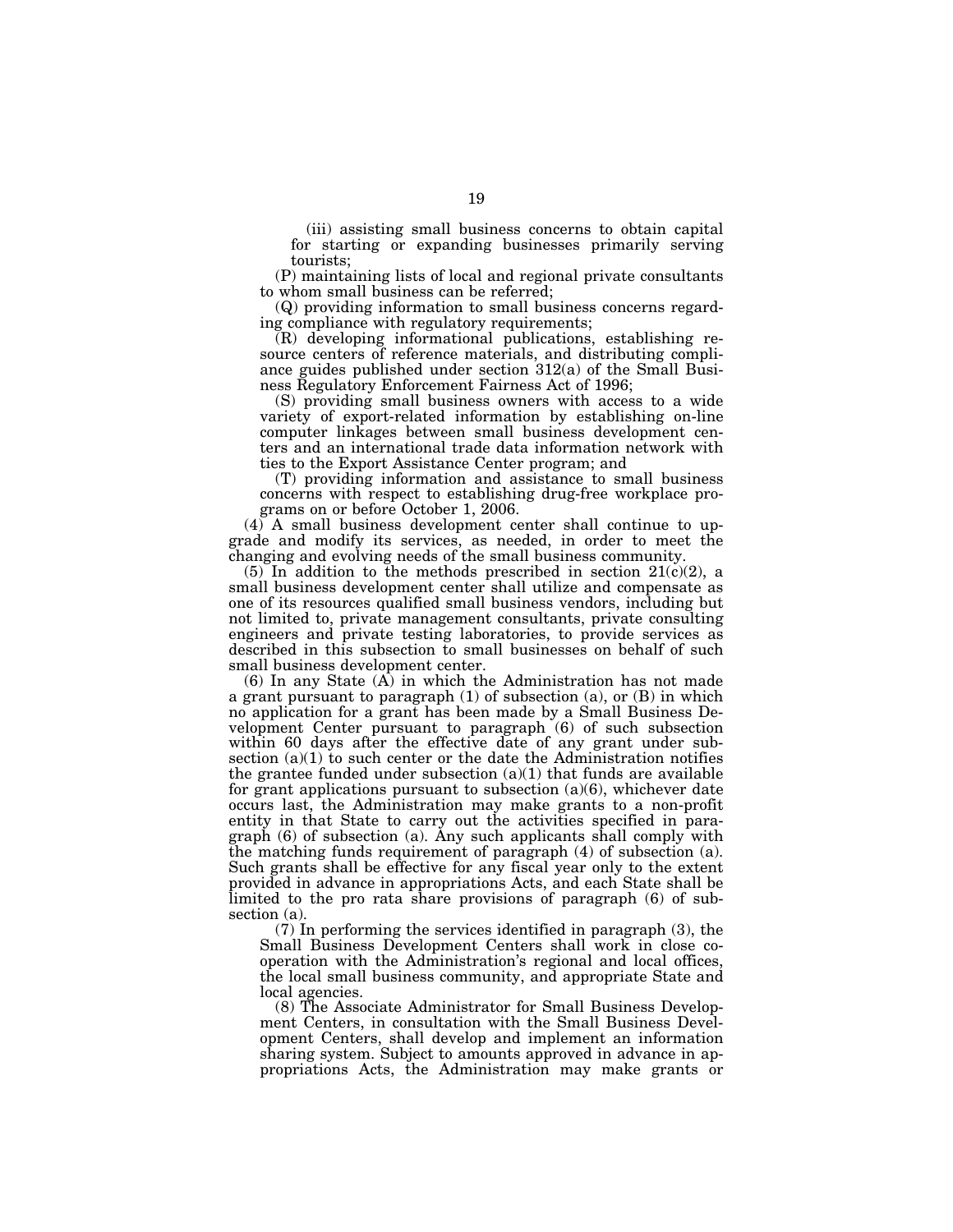enter cooperative agreements with one or more centers to carry out the provisions of this paragraph. Said grants or cooperative agreements shall be awarded for periods of no more than five years duration. The matching funds provisions of subsection (a) shall not be applicable to grants or cooperative agreements under this paragraph. The system shall—

(A) allow Small Business Development Centers participating in the program to exchange information about their programs; and

 $(\bar{B})$  provide information central to technology transfer.

(d) Where appropriate, the Small Business Development Centers shall work in conjunction with the relevant State agency and the Department of Commerce to develop a comprehensive plan for enhancing the export potential of small businesses located within the State. This plan may involve the cofunding and staffing of a State Office of International Trade within the State Small Business Development Center, using joint State and Federal funding, and any other appropriate measures directed at improving the export performance of small businesses within the State.

(e) Laboratories operated and funded by the Federal Government are authorized and directed to cooperate with the Administration in developing and establishing programs to support small business development centers by making facilities and equipment available; providing experiment station capabilities in adaptive engineering; providing library and technical information processing capabilities; and providing professional staff for consulting. The Administration is authorized to reimburse the laboratories for such services.

(f) The National Science Foundation is authorized and directed to cooperate with the Administration and with the Small Business Development Centers in developing and establishing programs to support the centers.

(g) NATIONAL AERONAUTICS AND SPACE ADMINISTRATION AND RE-GIONAL TECHNOLOGY TRANSFER CENTERS.—The National Aeronautics and Space Administration and regional technology transfer centers supported by the National Aeronautics and Space Administration are authorized and directed to cooperate with small business development centers participating in the program.

(h) ASSOCIATE ADMINISTRATOR FOR SMALL BUSINESS DEVELOPMENT CENTERS.—

(1) APPOINTMENT AND COMPENSATION.—The Administrator shall appoint an Associate Administrator for Small Business Development Centers who shall report to an official who is not more than one level below the Office of the Administrator and who shall serve without regard to the provisions of title 5, governing appointments in the competitive service, and without regard to chapter 51, and subchapter III of chapter 53 of such title relating to classification and General Schedule pay rates, but at a rate not less than the rate of GS–17 of the General Schedule.

(2) DUTIES.— (A) IN GENERAL.—The sole responsibility of the Associate Administrator for Small Business Development Centers shall be to administer the small business development center program. Duties of the position shall include recommending the annual program budget, reviewing the annual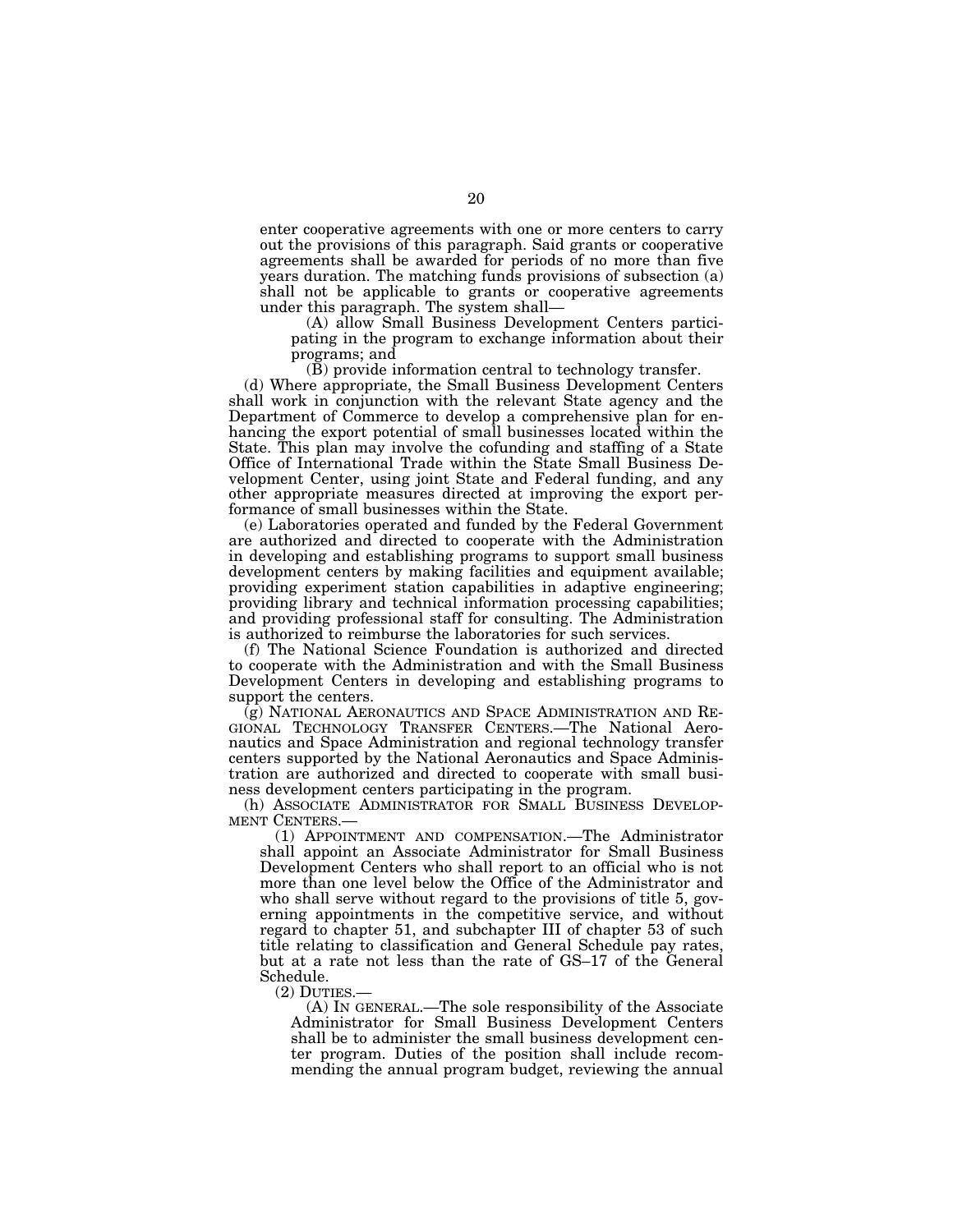budgets submitted by each applicant, establishing appropriate funding levels therefore, selecting applicants to participate in this program, implementing the provisions of this section, maintaining a clearinghouse to provide for the dissemination and exchange of information between small business development centers and conducting audits of recipients of grants under this section.

(B) CONSULTATION REQUIREMENTS.—In carrying out the duties described in this subsection, the Associate Administrator shall confer with and seek the advice of the Board established by subsection (i) and Administration officials in areas served by the small business development centers; however, the Associate Administrator shall be responsible for the management and administration of the program and shall not be subject to the approval or concurrence of such Administration officials.

(i)(1) There is established a National Small Business Development Center Advisory Board (herein referred to as ''Board'') which shall consist of nine members appointed from civilian life by the Administrator and who shall be persons of outstanding qualifications known to be familiar and sympathetic with small business needs and problems. No more than three members shall be from universities or their affiliates and six shall be from small businesses or associations representing small businesses. At the time of the appointment of the Board, the Administrator shall designate one-third of the members and at least one from each category whose term shall end in two years from the date of appointment, a second third whose term shall end in three years from the date of appointment, and the final third whose term shall end in four years from the date of appointment. Succeeding Boards shall have three-year terms, with one-third of the Board changing each year.

(2) The Board shall elect a Chairman and advise, counsel, and confer with the Associate Administrator for Small Business Development Centers in carrying out the duties described in this section. The Board shall meet at least semiannually and at the call of the Chairman of the Board. Each member of the Board shall be entitled to be compensated at the rate not in excess of the per diem equivalent of the highest rate of pay for individuals occupying the position under GS–18 of the General Schedule for each day engaged in activities of the Board and shall be entitled to be reimbursed for expenses as a member of the Board.

(j)(1) Each small business development center shall establish an advisory board.

(2) Each small business development center advisory board shall elect a chairman and advise, counsel, and confer with the director of the small business development center on all policy matters pertaining to the operation of the small business development center, including who may be eligible to receive assistance from, and how local and regional private consultants may participate with the small business development center.

(k) PROGRAM EXAMINATION AND ACCREDITATION.—

(1) EXAMINATION.—Not later than 180 days after the date of enactment of this subsection, the Administration shall develop and implement a biennial programmatic and financial exam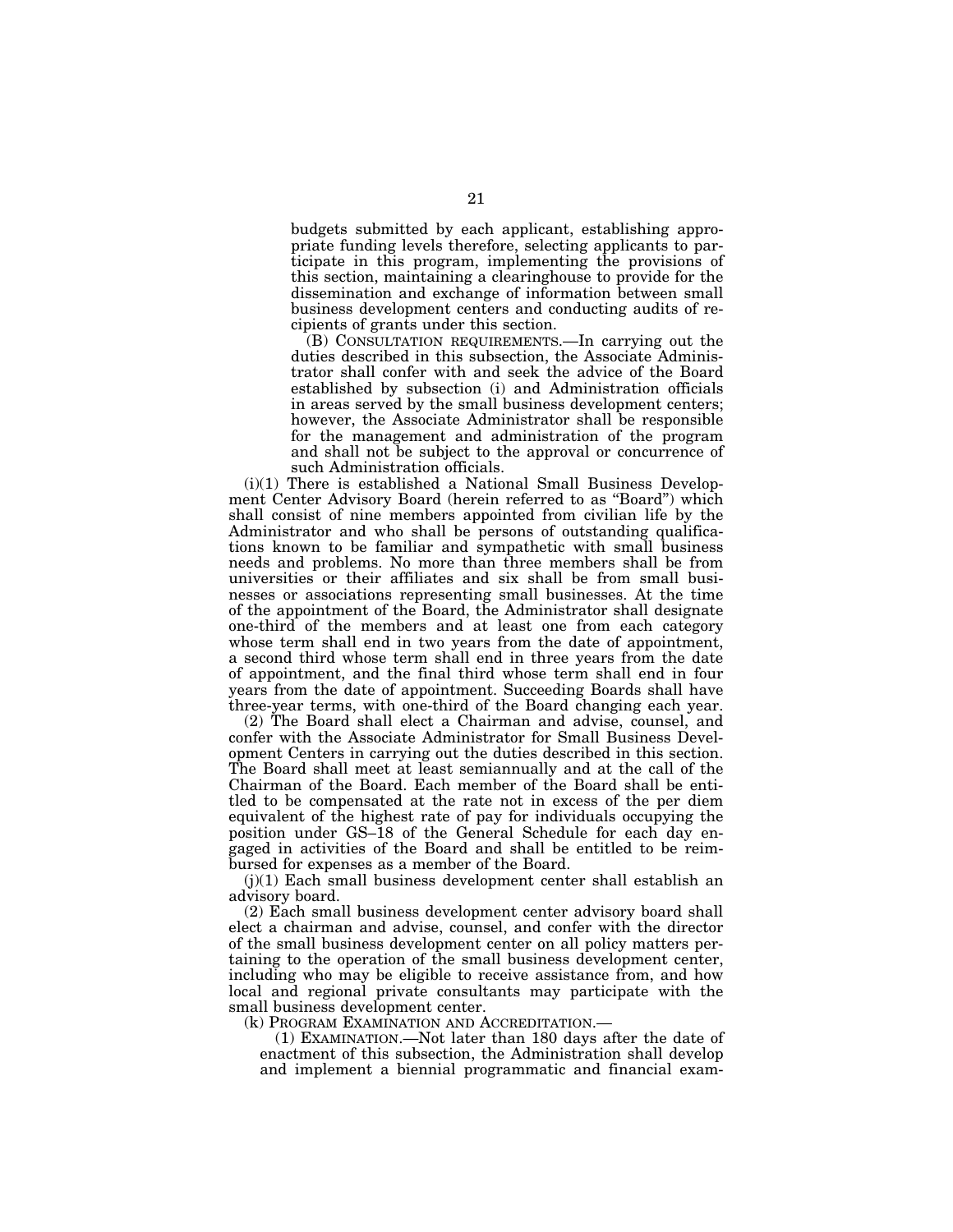ination of each small business development center established pursuant to this section.

(2) ACCREDITATION.—The Administration may provide financial support, by contract or otherwise, to the association authorized by subsection  $(a)(3)(A)$  for the purpose of developing a small business development center accreditation program.

(3) EXTENSION OR RENEWAL OF COOPERATIVE AGREEMENTS.— (A) IN GENERAL.—In extending or renewing a cooperative agreement of a small business development center, the Administration shall consider the results of the examination and accreditation program conducted pursuant to paragraphs  $(1)$  and  $(2)$ .

(B) ACCREDITATION REQUIREMENT.—After September 30, 2000, the Administration may not renew or extend any cooperative agreement with a small business development center unless the center has been approved under the accreditation program conducted pursuant to this subsection, except that the Associate Administrator for Small Business Development Centers may waive such accreditation requirement, in the discretion of the Associate Administrator, upon a showing that the center is making a good faith effort to obtain accreditation.

(l) CONTRACT AUTHORITY.—The authority to enter into contracts shall be in effect for each fiscal year only to the extent and in the amounts as are provided in advance in appropriations Acts. After the administration has entered a contract, either as a grant or a cooperative agreement, with any applicant under this section, it shall not suspend, terminate, or fail to renew or extend any such contract unless the Administration provides the applicant with written notification setting forth the reasons therefore and affording the applicant an opportunity for a hearing, appeal, or other administrative proceeding under the provisions of chapter 5 of title 5, United States Code. If any contract or cooperative agreement under this section with an entity that is covered by this section is not renewed or extended, any award of a successor contract or cooperative agreement under this section to another entity shall be made on a competitive basis.

(m) PROHIBITION ON CERTAIN FEES.—A small business development center shall not impose or otherwise collect a fee or other compensation in connection with the provision of counseling services under this section.

(n) VETERANS ASSISTANCE AND SERVICES PROGRAM.—

(1) IN GENERAL.—A small business development center may apply for a grant under this subsection to carry out a veterans assistance and services program.

(2) ELEMENTS OF PROGRAM.—Under a program carried out with a grant under this subsection, a small business development center shall—

(A) create a marketing campaign to promote awareness and education of the services of the center that are available to veterans, and to target the campaign toward veterans, service-disabled veterans, military units, Federal agencies, and veterans organizations;

(B) use technology-assisted online counseling and distance learning technology to overcome the impediments to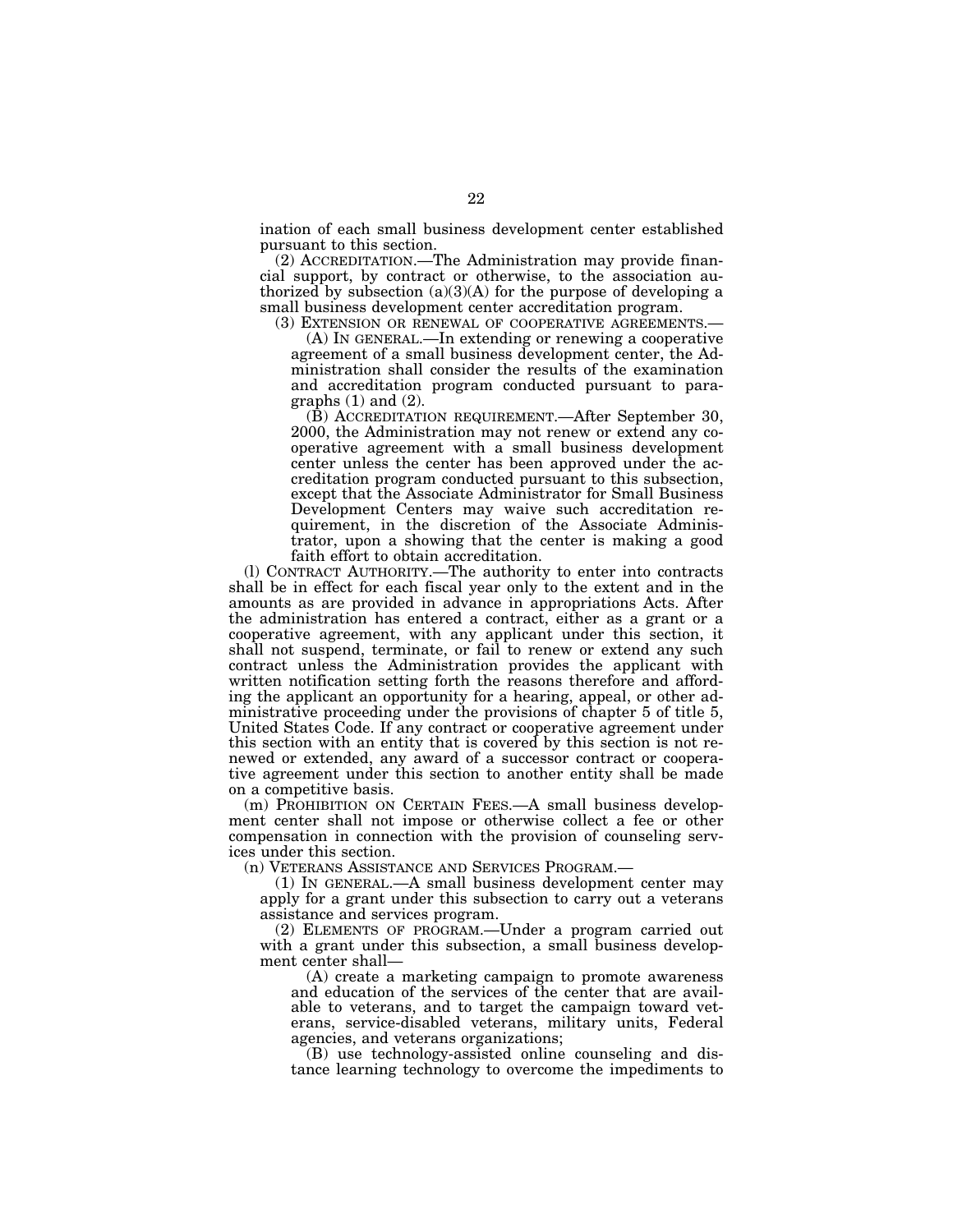entrepreneurship faced by veterans and members of the Armed Forces; and

(C) increase coordination among organizations that assist veterans, including by establishing virtual integration of service providers and offerings for a one-stop point of contact for veterans who are entrepreneurs or owners of small business concerns.

(3) AMOUNT OF GRANTS.—A grant under this subsection shall be for not less than \$75,000 and not more than \$250,000.

(4) FUNDING.—Subject to amounts approved in advance in appropriations Acts, the Administration may make grants or enter into cooperative agreements to carry out the provisions of this subsection.

*(o) CYBER STRATEGY TRAINING FOR SMALL BUSINESS DEVELOP-MENT CENTERS.—* 

*(1) DEFINITIONS.—In this subsection—* 

*(A) the term ''cyber strategy'' means resources and tactics to assist in planning for cybersecurity and defending against cyber risks and cyber attacks; and* 

*(B) the term ''lead small business development center'' means a small business development center that has received a grant from the Administration.* 

*(2) CERTIFICATION PROGRAM.—The Administrator shall establish a cyber counseling certification program, or approve a similar existing program, to certify the employees of lead small business development centers to provide cyber planning assistance to small business concerns.* 

*(3) NUMBER OF CERTIFIED EMPLOYEES.—The Administrator shall ensure that the number of employees of each lead small business development center who are certified in providing cyber planning assistance under this subsection is not fewer than the lesser of—* 

*(A) 5; or* 

*(B) 10 percent of the total number of employees of the lead small business development center.* 

*(4) CONSIDERATION OF SMALL BUSINESS DEVELOPMENT CEN-TER CYBER STRATEGY.—In carrying out this subsection, the Administrator, to the extent practicable, shall consider any cyber strategy methods included in the Small Business Development Center Cyber Strategy developed under section 1841(a) of the National Defense Authorization Act for Fiscal Year 2017 (Public Law 114–328; 130 Stat. 2662).* 

*(5) REIMBURSEMENT FOR CERTIFICATION.—* 

*(A) IN GENERAL.—Subject to the availability of appropriations and subparagraph (B), the Administrator shall reimburse a lead small business development center for costs relating to the certification of an employee of the lead small business development center under the program established under paragraph (2).*